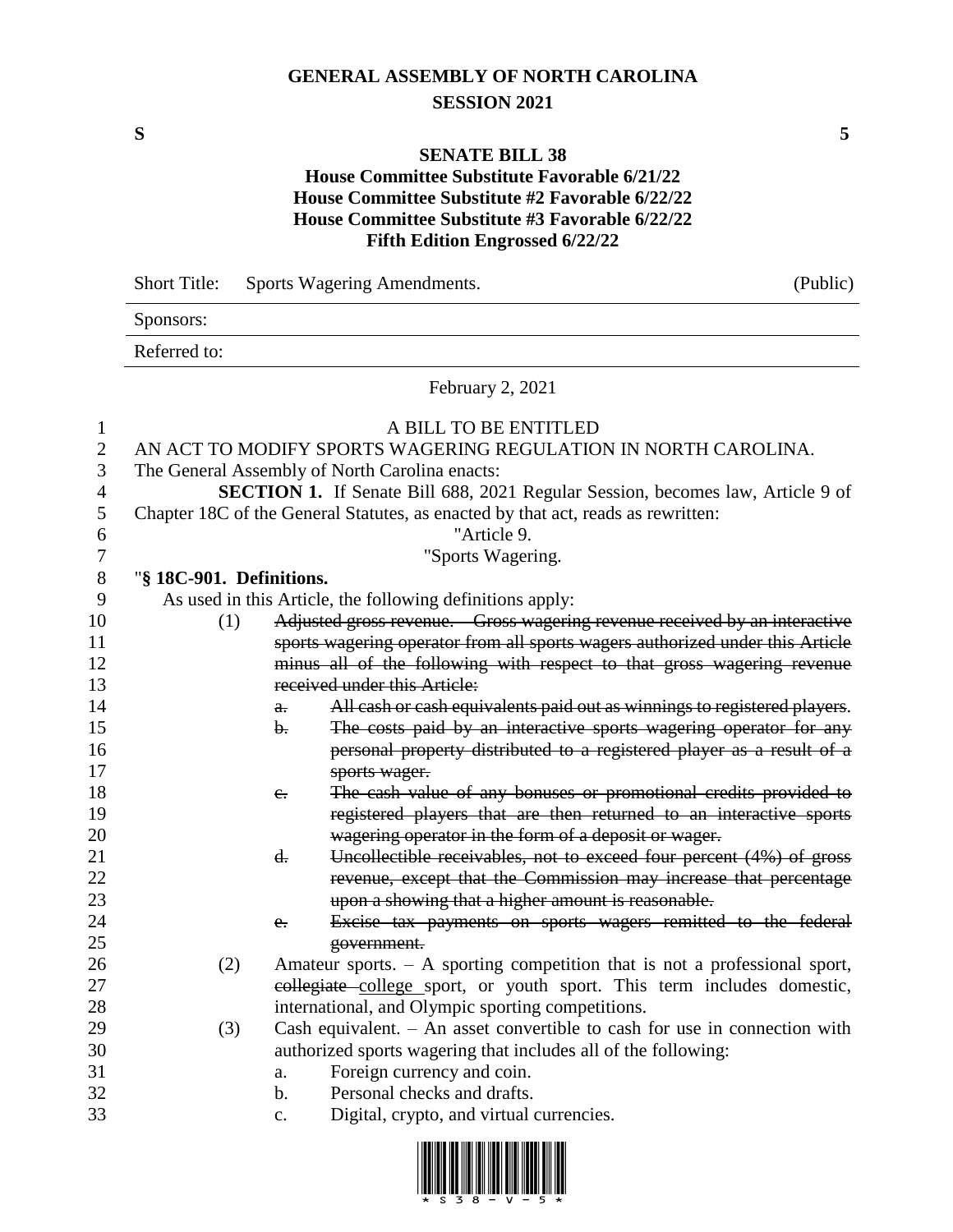|                     |      | <b>General Assembly Of North Carolina</b>                                                             | <b>Session 2021</b> |
|---------------------|------|-------------------------------------------------------------------------------------------------------|---------------------|
| 1<br>$\mathbf{2}$   |      | d.<br>Online and mobile payment systems that support online money<br>transfers.                       |                     |
| 3                   |      |                                                                                                       |                     |
|                     |      | Credit cards and debit cards.<br>e.<br>f.                                                             |                     |
| $\overline{4}$<br>5 |      | A prepaid access instrument.<br>Any other form approved by the Commission.                            |                     |
| 6                   | (4)  | g.<br>College sports. - An athletic or sporting competition in which at least one                     |                     |
| $\boldsymbol{7}$    |      | participant is a team or contestant competing on behalf of or under the                               |                     |
| $8\,$               |      | sponsorship of a public or private institution of postsecondary education.                            |                     |
| 9                   | (5)  | Covered services. - Any service creating sports wagering markets and                                  |                     |
| 10                  |      | determination of sports wager outcomes that involves the operation,                                   |                     |
| 11                  |      | management, or control of sports wagers authorized by this Article, including                         |                     |
| 12                  |      | the development or operation of the sports wagering platform and the                                  |                     |
| 13                  |      | provision determination of odds and or line information, excluding                                    |                     |
| 14                  |      | information. The term shall not include any of the following:                                         |                     |
| 15                  |      | Payment processing and similar financial services.<br>a.                                              |                     |
| 16                  |      | Customer identity, age verification, and geolocation services.<br>$\mathbf b$ .                       |                     |
| 17                  |      | Streaming or other video and data that does not include the<br>c.                                     |                     |
| 18                  |      | determination of odds or line information.                                                            |                     |
| 19                  |      | Telecommunications, internet service provider, providers, and other<br>d.                             |                     |
| 20                  |      | similar services not specifically designed for sports wagering.                                       |                     |
| 21                  |      | Other goods or services not specifically designed for use in connection<br>e.                         |                     |
| 22                  |      | with sports wagering.                                                                                 |                     |
| 23                  | (6)  | Electronic sports. – Leagues, competitive circuits, tournaments, or similar                           |                     |
| 24                  |      | competitions where individuals or teams play video games, typically for                               |                     |
| 25                  |      | spectators, either in-person or online, for the purpose of prizes, money, or                          |                     |
| 26                  |      | entertainment.                                                                                        |                     |
| 27                  | (6m) | Geofencing. – Technology approved by the Commission and utilized by an                                |                     |
| 28                  |      | interactive sports wagering operator to verify a registered player's geolocation                      |                     |
| 29                  |      | prior to the time the registered player is placing a sports wager.                                    |                     |
| 30<br>31            | (7)  | Gross wagering revenue. - The total of all cash or cash equivalents received                          |                     |
| 32                  |      | by an interactive sports wagering operator as from sports wagers as authorized<br>under this Article. |                     |
| 33                  | (7m) | Interactive account. $-A$ mobile account established by a registered player for                       |                     |
| 34                  |      | the purpose of placing sports wagers in accordance with this Article.                                 |                     |
| 35                  | (8)  | Interactive sports wagering operator. - The holder of an interactive sports                           |                     |
| 36                  |      | wagering license issued by the Commission.                                                            |                     |
| 37                  | (9)  | Key person. - An officer or director of an interactive sports wagering operator                       |                     |
| 38                  |      | who is directly involved in the operation, management, or control of sports                           |                     |
| 39                  |      | wagering authorized under this Article, or who exercises substantial influence                        |                     |
| 40                  |      | or control over the interactive sports wagering operator's sports wagering                            |                     |
| 41                  |      | activities.                                                                                           |                     |
| 42                  | (10) | Official league data. - Statistics, results, outcomes, and other data relating to                     |                     |
| 43                  |      | a sporting event obtained pursuant to an agreement with the relevant sports                           |                     |
| 44                  |      | governing body or an entity expressly authorized by the relevant sports                               |                     |
| 45                  |      | governing body to provide such data.                                                                  |                     |
| 46                  |      | $(10m)$ Parimutuel wager. $-$ A betting system in which all of the bets of a particular               |                     |
| 47                  |      | type are placed together in a pool and the sports wager is placed against other                       |                     |
| 48                  |      | bettors placing sports wagers on the same event of horse racing, dog racing,                          |                     |
| 49                  |      | or other sporting events in which the participants finish in a ranked order.                          |                     |
| 50                  | (11) | Professional sports. - An athletic or sporting competition involving at least                         |                     |
| 51                  |      | two competitors who receive compensation for participating in such event.                             |                     |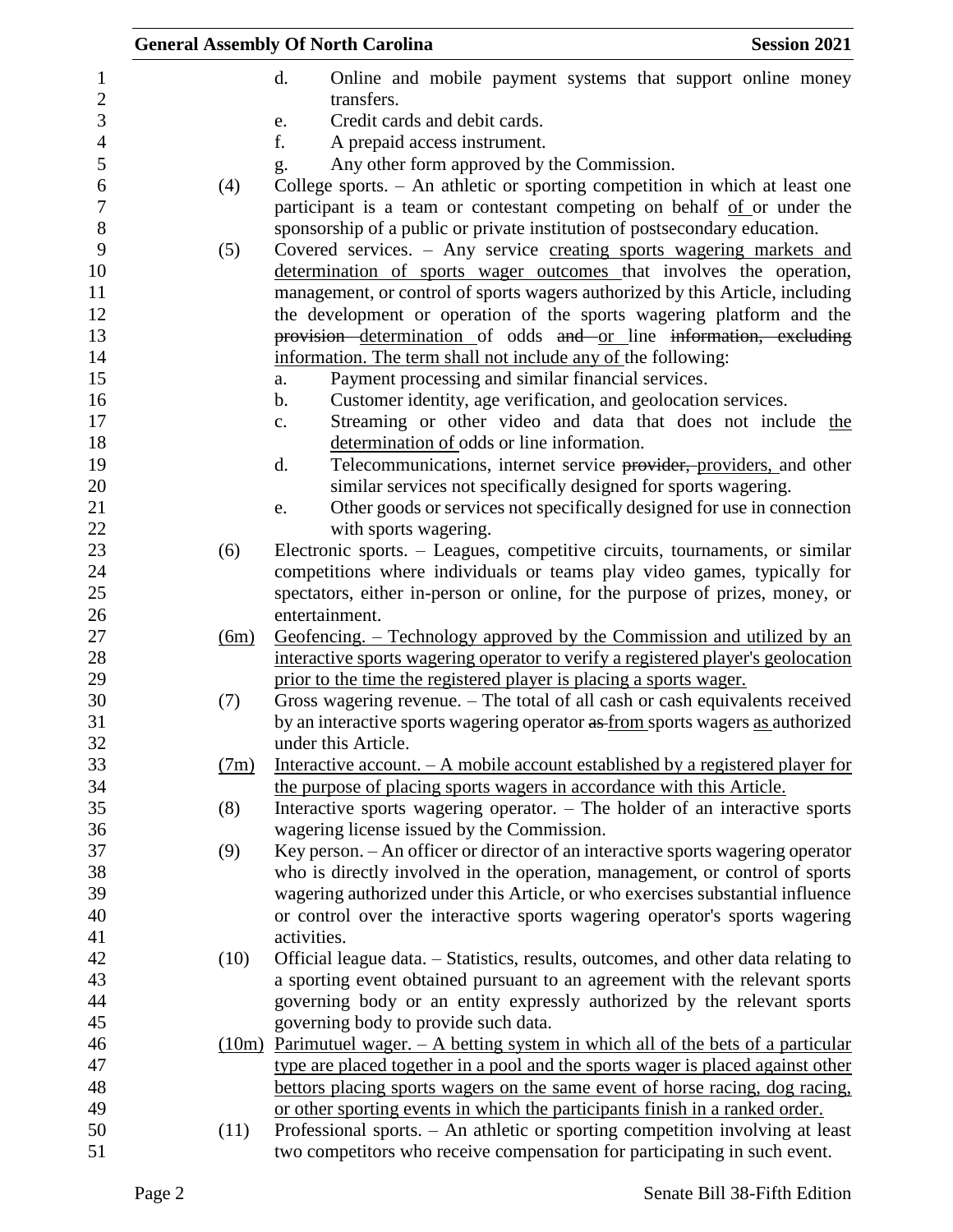|      | <b>General Assembly Of North Carolina</b><br><b>Session 2021</b>                                            |
|------|-------------------------------------------------------------------------------------------------------------|
| (12) | Registered player. - An individual who has established an account with an                                   |
|      | interactive sports wagering operator.                                                                       |
| (13) | Service provider. $-$ A business entity that provides covered services to an                                |
|      | interactive sports wagering operator and holds a service provider license.                                  |
| (14) | Sporting event. – Professional sports, eollege sports, and amateur sports, all                              |
|      | of which may include electronic sports, and any other event approved by the                                 |
|      | Commission.                                                                                                 |
| (15) | Sports facility. - Any of the following:                                                                    |
|      | A motorsports facility that hosts professional sports a National<br>a.                                      |
|      | Association for Stock Car Auto Racing national touring race and has                                         |
|      | a minimum seating capacity of 17,000 people.                                                                |
|      | A facility that hosts a professional golf tournament with more than<br>b.                                   |
|      | 50,000 live spectators anticipated to attend based on similar prior                                         |
|      | tournaments.                                                                                                |
|      | A facility that is the home location of a professional sports team that<br>$\underline{C}$ .                |
|      | competes in any of the following professional leagues:                                                      |
|      | Major League Baseball.                                                                                      |
|      | Major League Soccer.                                                                                        |
|      | National Basketball Association.                                                                            |
|      | <b>National Football League.</b>                                                                            |
|      | <b>National Hockey League.</b>                                                                              |
|      | $\frac{1}{2}$ .<br>$\frac{2}{3}$ .<br>$\frac{4}{4}$ .<br>$\frac{5}{6}$ .<br>National Women's Soccer League. |
| (16) | Sports governing body. - An organization headquartered in the United States                                 |
|      | and proscribes final rules with respect to a sporting event and enforces the                                |
|      | code of conduct for participants therein. In the context of electronic sports, the                          |
|      | sports governing body shall be the video game publisher of the title used in                                |
|      | the electronic sports competition, regardless of location.                                                  |
| (17) | Sports wagering brand. – The names, logos, and brands that an interactive                                   |
|      | sports wagering operator advertises, promotes, or otherwise holds out to the                                |
|      | public displaying its sports wagering platform.                                                             |
| (18) | Sports wagering platform. - A website, mobile application, or other                                         |
|      | interactive platform accessible via the internet, mobile, wireless, or similar                              |
|      | communication technology that a registered player may use to place sports                                   |
|      | wagers authorized under this Article.                                                                       |
| (19) | Sports wagering supplier. - A person that provides services, goods, software,                               |
|      | or other components necessary for the creation of sports wagering markets                                   |
|      | and determining determination of sports wager outcomes, directly or                                         |
|      | indirectly, to any license holder or applicant interactive sports wagering                                  |
|      | operator or service provider involved in the acceptance of wager, sports                                    |
|      | wagers, including any of the following: providers of data feeds and odds                                    |
|      | services, internet platform providers, risk management providers, integrity                                 |
|      | monitoring providers, and other providers of sports wagering supplier services                              |
|      | as determined by the Commission. A The term does not include a sports                                       |
|      | governing body that provides raw statistical match data to one or more                                      |
|      | designated and licensed providers of data and odds services shall not be a                                  |
|      | sports wagering supplier services.                                                                          |
| (20) | Sports wager or sports wagering. - Placing of wagers via an interactive                                     |
|      | account on any of the following: (i) a sporting event, (ii) a portion of a sporting                         |
|      | event, or on (iii) the individual performance statistics of athletes in a sporting                          |
|      | event or combination of sporting events, by any system or method of                                         |
|      | wagering, that may include in-person, over the internet through websites, or                                |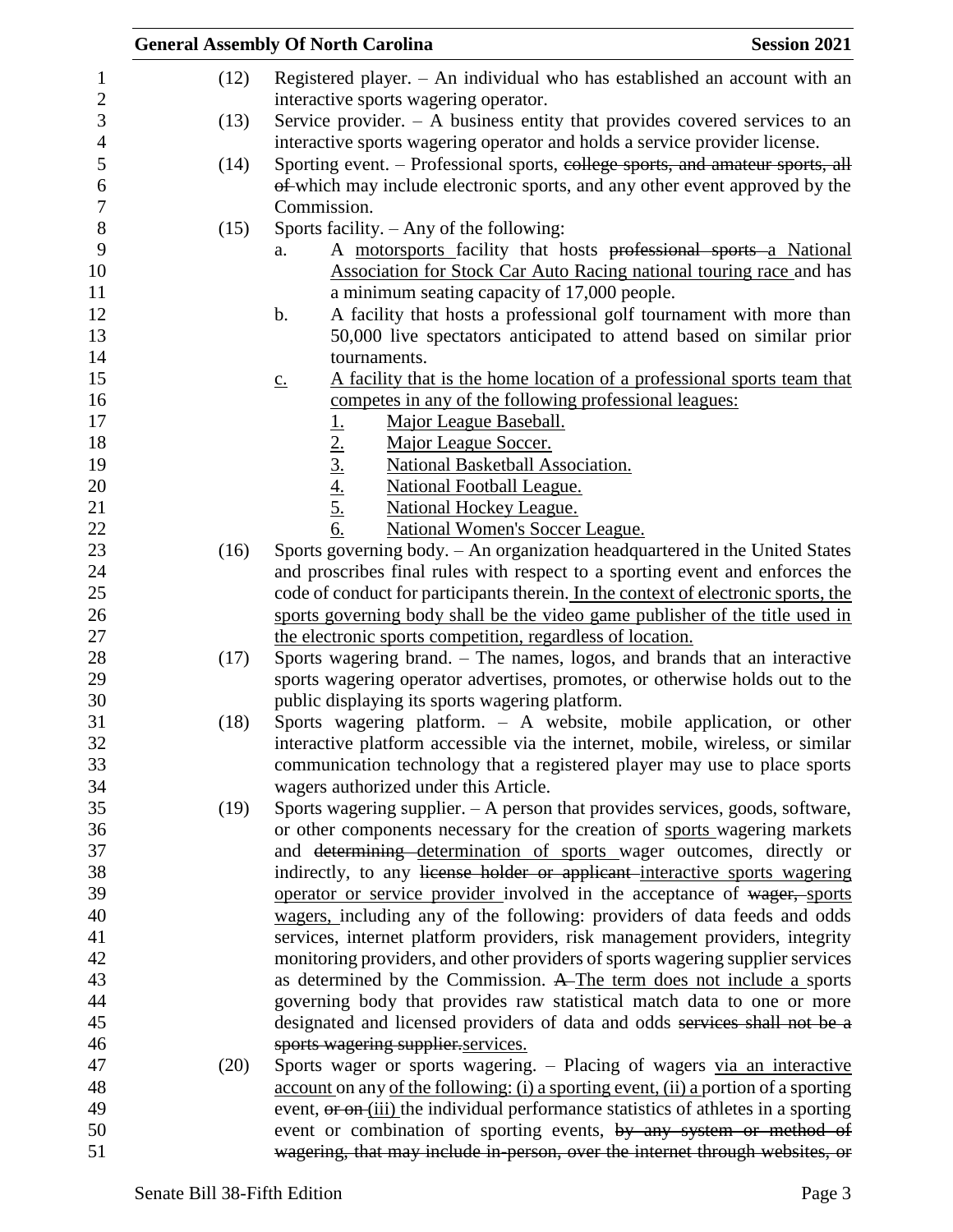|                       |                         | <b>General Assembly Of North Carolina</b>                                                                                                     | <b>Session 2021</b> |
|-----------------------|-------------------------|-----------------------------------------------------------------------------------------------------------------------------------------------|---------------------|
| 1                     |                         | mobile devices. or (iv) a parimutuel wager. The term also includes                                                                            |                     |
| $\mathbf{2}$          |                         | single-game wagers, teaser wagers, parlays, over-under, moneyline, pools,                                                                     |                     |
| 3<br>$\overline{4}$   |                         | exchange wagering, in-game wagering, in-play wagers, proposition wagers,<br>and straight wagers.                                              |                     |
| 5                     | (21)                    | Tier one sports wager. $- A$ sports wager that is determined solely by the final                                                              |                     |
| 6<br>$\boldsymbol{7}$ |                         | score or final outcome of the sporting event and is placed before the sporting<br>event has begun.                                            |                     |
| 8                     | (22)                    | Tier two sports wager. $-$ Any sports wager that is not a tier one sports wager.                                                              |                     |
| 9                     | (23)                    | Tribal gaming enterprise. $-$ A federally recognized Indian tribe that is                                                                     |                     |
| 10                    |                         | authorized to conduct Class III games in accordance with the federal Indian                                                                   |                     |
| 11                    |                         | Gaming Regulatory Act, 25 U.S.C. § 2701 et seq., in this State or a business                                                                  |                     |
| 12                    |                         | entity owned or controlled by such tribe. Any federally recognized tribe, or                                                                  |                     |
| 13                    |                         | business entity owned or controlled by the tribe, that is deemed an interactive                                                               |                     |
| 14                    |                         | sports wagering operator under this Article shall include authorization for any                                                               |                     |
| 15                    |                         | technology and sports wagering brand partners of the tribe or the business                                                                    |                     |
| 16                    |                         | entity owned or controlled by the tribe, subject to compliance with the terms                                                                 |                     |
| 17                    |                         | of this Article by the technology and sports wagering brand partners.                                                                         |                     |
| 18                    | (24)                    | Youth sports. - An event in which the majority of participants are under the                                                                  |                     |
| 19                    |                         | age of 18 or are competing on behalf or under the sponsorship of one or more                                                                  |                     |
| 20                    |                         | public or private preschool, elementary, middle, or secondary schools. The                                                                    |                     |
| 21                    |                         | term does not include the following:                                                                                                          |                     |
| 22                    |                         | professional sports Professional sports.<br><u>a.</u>                                                                                         |                     |
| 23                    |                         | or events Sporting events that occur under the sponsorship or oversight<br>$\mathbf b$ .                                                      |                     |
| 24                    |                         | of national or international athletic bodies that are not educational                                                                         |                     |
| 25                    |                         | institutions and that include participants both over and under the age                                                                        |                     |
| 26                    |                         | of 18.                                                                                                                                        |                     |
| 27<br>28              | (a)                     | "§ 18C-902. Authorization of sports wagering generally.<br>Notwithstanding any provision of Article 37 of Chapter 14 of the General Statutes, |                     |
| 29                    |                         | sports wagering as authorized by this Article shall not be considered unlawful. All sports                                                    |                     |
| 30                    |                         | wagering authorized under this Article shall be placed via an interactive account as described in                                             |                     |
| 31                    |                         | G.S. 18C-912 and shall be initiated and received within this State except as provided in                                                      |                     |
| 32                    |                         | G.S. 18C-928. The interactive sports wagering operator shall comply with the following:                                                       |                     |
| 33                    | (1)                     | Ensure that the registered player is located within the State, and not present                                                                |                     |
| 34                    |                         | on Indian lands within the State, when placing any sports wager, utilizing                                                                    |                     |
| 35                    |                         | geofencing.                                                                                                                                   |                     |
| 36                    | (2)                     | Monitor and block unauthorized attempts to place sports wagers.                                                                               |                     |
| 37                    | (a1)                    | This Article does not apply to interactive sports wagering conducted exclusively on                                                           |                     |
| 38                    |                         | Indian lands by an Indian tribe operating in accordance with a Tribal-State gaming compact and                                                |                     |
| 39                    |                         | authorized to conduct Class III gaming pursuant to a compact with the State. For purposes of this                                             |                     |
| 40                    |                         | Article, sports wagering is conducted exclusively on Indian lands only if the individual who                                                  |                     |
| 41                    |                         | places the sports wager is physically present on Indian lands when the sports wager is initiated                                              |                     |
| 42                    |                         | and received on equipment that is physically located consistent with federal law, and the sports                                              |                     |
| 43                    |                         | wager is initiated and received in conformity with the safe harbor requirements as provided in 31                                             |                     |
| 44                    | U.S.C. $§$ 5362(10)(c). |                                                                                                                                               |                     |
| 45                    | (a2)                    | An interactive sports wagering operator licensed under G.S. 18C-904 shall not accept                                                          |                     |
| 46                    |                         | any wager if the registered player placing the wager is physically present on Indian lands when                                               |                     |
| 47                    |                         | the sports wager is initiated and received. Each interactive sports wagering operator licensed                                                |                     |
| 48                    |                         | under G.S. 18C-904 shall use geofencing approved by the Commission to ensure compliance                                                       |                     |
| 49<br>50              | with this Article.      |                                                                                                                                               |                     |
|                       | (b)<br>$\bigoplus$      | Nothing in this Article shall apply to any of the following:<br>Pari-mutuel sports wagering on horse racing as authorized by G.S. 14-292.2.   |                     |
| 51                    |                         |                                                                                                                                               |                     |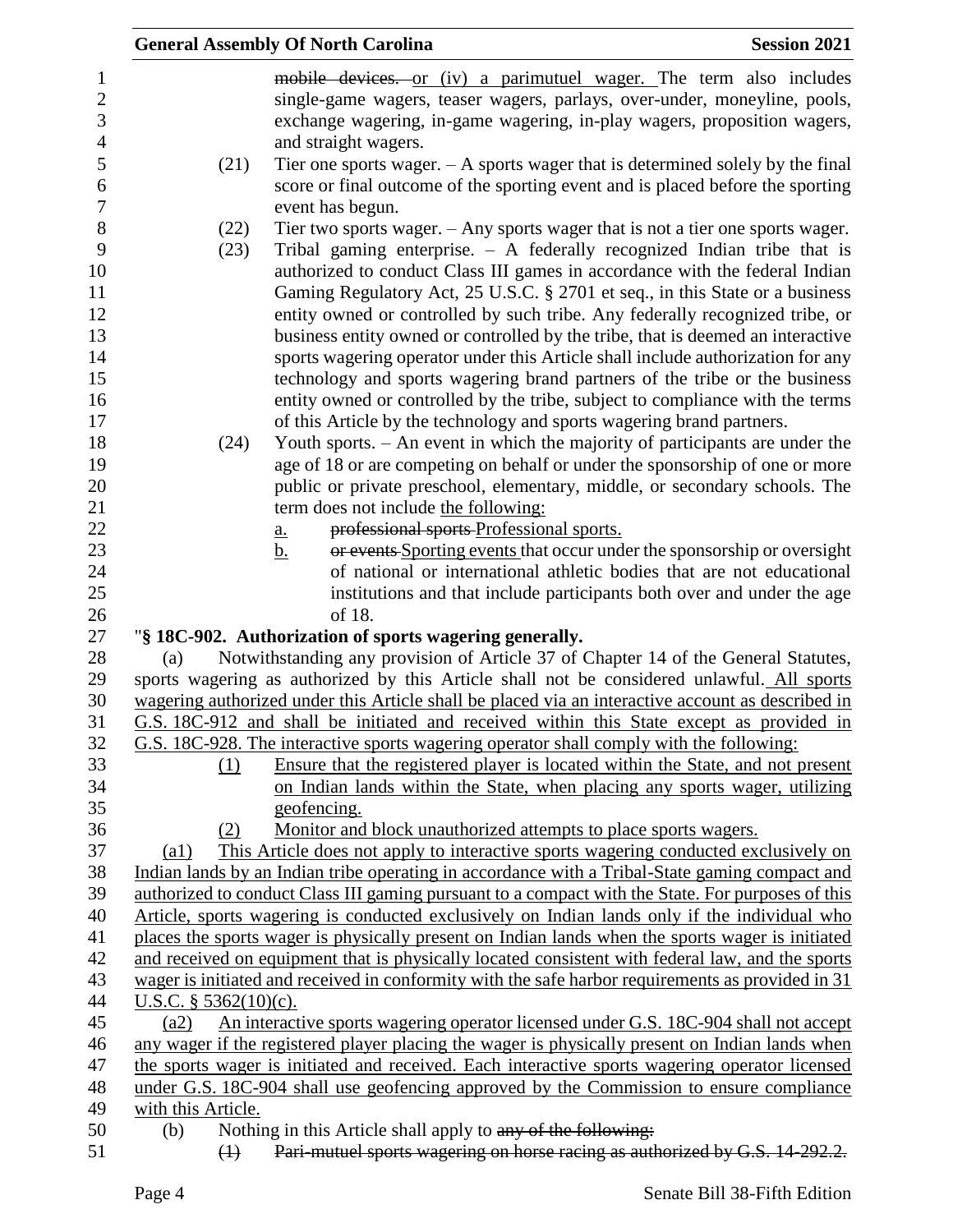|                       |     | <b>General Assembly Of North Carolina</b>                                                                                                                                                                                                                                                                                                                                                                                                      | <b>Session 2021</b> |
|-----------------------|-----|------------------------------------------------------------------------------------------------------------------------------------------------------------------------------------------------------------------------------------------------------------------------------------------------------------------------------------------------------------------------------------------------------------------------------------------------|---------------------|
|                       | (2) | Fantasy fantasy or simulated games or contests in which one or more<br>participants fantasy contest players compete against each other and winning<br>outcomes reflect the relative knowledge and skill of the participants-fantasy<br>contest players and are determined predominantly by accumulated statistical<br>results of the performance of individuals or athletes.individuals, including<br>athletes in the case of sporting events. |                     |
| (c)                   |     | Nothing in this Article shall authorize any of the following:                                                                                                                                                                                                                                                                                                                                                                                  |                     |
|                       | (1) | Sports wagering involving youth sports.                                                                                                                                                                                                                                                                                                                                                                                                        |                     |
|                       | (2) | Sports wagering on the occurrence of any of the following:                                                                                                                                                                                                                                                                                                                                                                                     |                     |
|                       |     | Injuries.<br>a.                                                                                                                                                                                                                                                                                                                                                                                                                                |                     |
|                       |     | Penalties.<br>$\mathbf b$ .                                                                                                                                                                                                                                                                                                                                                                                                                    |                     |
|                       |     | The outcome of disciplinary proceedings against a participant in a<br>c.                                                                                                                                                                                                                                                                                                                                                                       |                     |
|                       |     | sporting event.                                                                                                                                                                                                                                                                                                                                                                                                                                |                     |
|                       |     | The outcome of replay reviews.<br>d.                                                                                                                                                                                                                                                                                                                                                                                                           |                     |
|                       | (3) | The Commission serving as an operator of a sports wagering platform.                                                                                                                                                                                                                                                                                                                                                                           |                     |
|                       | (4) | Sports wagering on amateur sports.                                                                                                                                                                                                                                                                                                                                                                                                             |                     |
|                       | (5) | Sports wagering on college sports.                                                                                                                                                                                                                                                                                                                                                                                                             |                     |
|                       |     |                                                                                                                                                                                                                                                                                                                                                                                                                                                |                     |
|                       |     | "§ 18C-903. Reserved for future codification purposes.                                                                                                                                                                                                                                                                                                                                                                                         |                     |
|                       |     | "§ 18C-904. Interactive sports wagering license.                                                                                                                                                                                                                                                                                                                                                                                               |                     |
| (a)                   |     | It shall be unlawful for any person to offer or accept sports wagers in this State without                                                                                                                                                                                                                                                                                                                                                     |                     |
|                       |     | a valid interactive sports wagering license. Except as provided in G.S. 18C-928, the Commission                                                                                                                                                                                                                                                                                                                                                |                     |
|                       |     | shall authorize at least 10, but not more than 12, interactive sports wagering operators to offer                                                                                                                                                                                                                                                                                                                                              |                     |
|                       |     | and accept sports wagers to and from registered players on sporting events, which shall include                                                                                                                                                                                                                                                                                                                                                |                     |
| any of the following: |     |                                                                                                                                                                                                                                                                                                                                                                                                                                                |                     |
|                       | (1) | Professional sports.                                                                                                                                                                                                                                                                                                                                                                                                                           |                     |
|                       | (2) | College sports.                                                                                                                                                                                                                                                                                                                                                                                                                                |                     |
|                       | (3) | Electronic sports.                                                                                                                                                                                                                                                                                                                                                                                                                             |                     |
|                       | (4) | Amateur sports.                                                                                                                                                                                                                                                                                                                                                                                                                                |                     |
| (b)                   | (5) | Any other event approved by the Commission.<br>The Commission shall review and issue sports wagering licenses to qualified                                                                                                                                                                                                                                                                                                                     |                     |
|                       |     | applicants. The applicant shall complete and submit an application on a form prescribed by the                                                                                                                                                                                                                                                                                                                                                 |                     |
|                       |     | Commission and a licensing fee of five hundred thousand one million dollars (\$500,000).                                                                                                                                                                                                                                                                                                                                                       |                     |
|                       |     | $($1,000,000)$ . If the application is denied, the licensing fee shall be refunded, minus any expenses                                                                                                                                                                                                                                                                                                                                         |                     |
|                       |     | the Commission incurs in reviewing the application.                                                                                                                                                                                                                                                                                                                                                                                            |                     |
|                       |     |                                                                                                                                                                                                                                                                                                                                                                                                                                                |                     |
| (d)                   |     | The Commission shall conduct a background investigation on the applicant and key                                                                                                                                                                                                                                                                                                                                                               |                     |
|                       |     | persons as deemed necessary by the Commission. The background investigation shall include a                                                                                                                                                                                                                                                                                                                                                    |                     |
|                       |     | credit history check, a tax record check, and a criminal history record check. The Commission                                                                                                                                                                                                                                                                                                                                                  |                     |
|                       |     | may, in its discretion, accept the results of such prior check and an affidavit that there has been                                                                                                                                                                                                                                                                                                                                            |                     |
|                       |     | no change in criminal history since the prior check from an applicant or key person who has                                                                                                                                                                                                                                                                                                                                                    |                     |
|                       |     | submitted to a criminal history record check in this or any other state within the previous 12                                                                                                                                                                                                                                                                                                                                                 |                     |
|                       |     | months. The Commission may not award a license to any if an applicant who has been convicted,                                                                                                                                                                                                                                                                                                                                                  |                     |
|                       |     | or a key person of the applicant has been convicted, convicted of a felony or any gambling offense                                                                                                                                                                                                                                                                                                                                             |                     |
|                       |     | in any state or federal court of the United States within 10 years of application or renewal.                                                                                                                                                                                                                                                                                                                                                  |                     |
| .                     |     |                                                                                                                                                                                                                                                                                                                                                                                                                                                |                     |
| (f)                   |     | The Commission shall grant or deny all applications under this section. The grounds                                                                                                                                                                                                                                                                                                                                                            |                     |
|                       |     | for denial of an interactive sports wagering license shall be the same as in G.S. $18C-906(g)$ . If                                                                                                                                                                                                                                                                                                                                            |                     |
|                       |     | there are more qualified applicants than the number of interactive sports wagering operators                                                                                                                                                                                                                                                                                                                                                   |                     |
|                       |     | authorized under subsection (a) of this section, the Commission shall select the best qualified                                                                                                                                                                                                                                                                                                                                                |                     |
|                       |     | applicants applicants, taking into consideration the following factors:                                                                                                                                                                                                                                                                                                                                                                        |                     |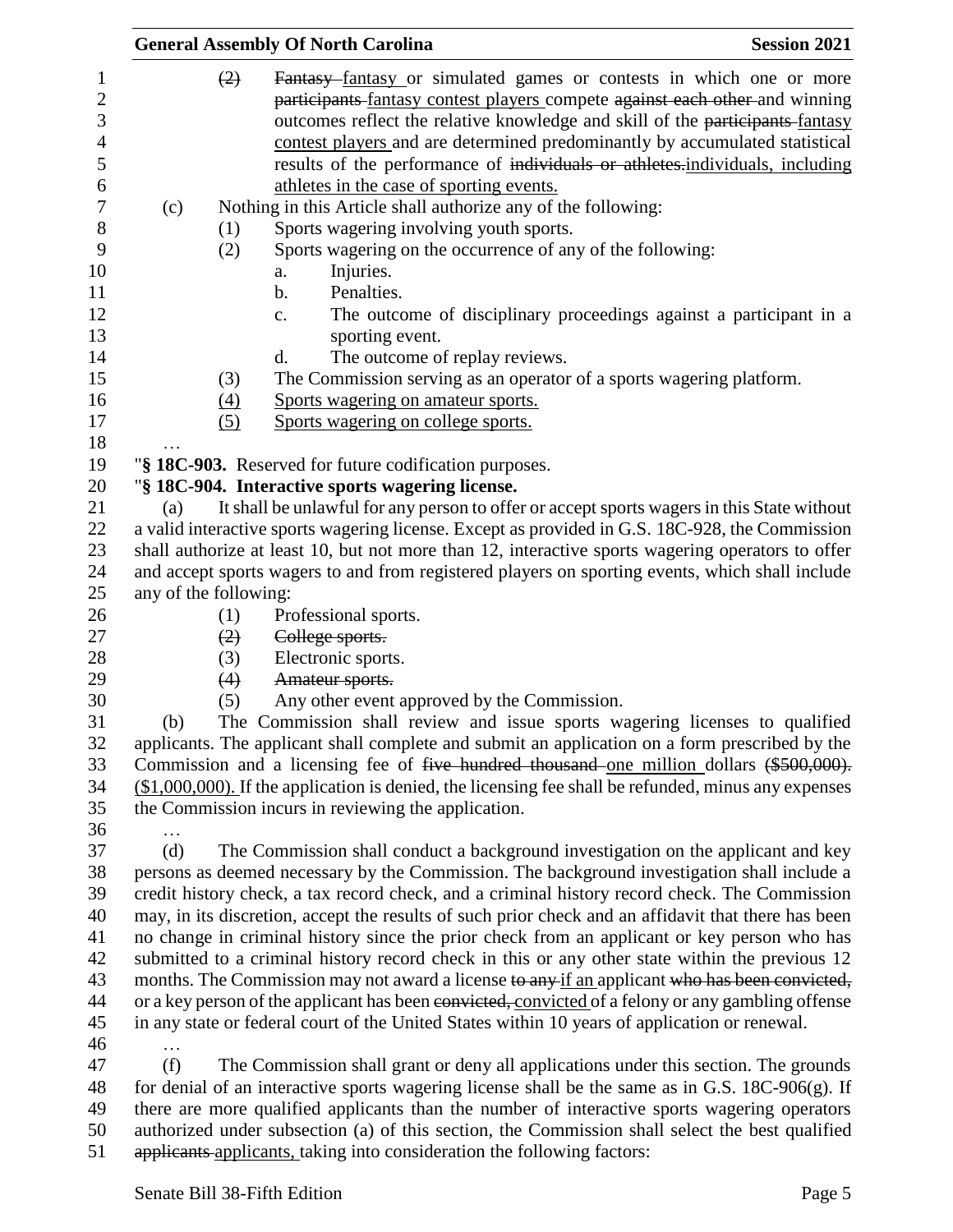|                | <b>General Assembly Of North Carolina</b> | <b>Session 2021</b>                                                                                 |  |
|----------------|-------------------------------------------|-----------------------------------------------------------------------------------------------------|--|
| $\mathbf{1}$   | (1)                                       | The contents of the application submitted in accordance with this section.                          |  |
| $\overline{2}$ | (2)                                       | The extent to which the applicant demonstrates past experience, financial                           |  |
| 3              |                                           | viability, compliance with applicable laws and regulations in other                                 |  |
| $\overline{4}$ |                                           | jurisdictions, and success with sports wagering operations in other                                 |  |
| 5              |                                           | jurisdictions.                                                                                      |  |
| 6              | (3)                                       | The extent to which the applicant is able to meet the duties of an interactive                      |  |
| $\overline{7}$ |                                           | sports wagering operator.                                                                           |  |
| 8              | (4)                                       | The amount of adjusted gross wagering revenue and associated tax revenue                            |  |
| 9              |                                           | that an applicant is projected to generate.                                                         |  |
| 10             | (5)                                       | Any other factors the Commission deems relevant.                                                    |  |
| 11             | (g)                                       | A person holding a license to engage in sports wagering, on the basis of comparable                 |  |
| 12             |                                           | licensing requirements issued to that person by a proper authority by in another state or territory |  |
| 13             |                                           | of the United States or the District of Columbia if that jurisdiction's requirements for licensure, |  |
| 14             |                                           | certification, or registration are substantially equivalent to or exceed the requirements of this   |  |
| 15             |                                           | State, and who, in the opinion of the Commission otherwise meets the requirements of this Article   |  |
| 16             |                                           | based upon verified evidence may, upon application, be licensed as an interactive sports wagering   |  |
| 17             |                                           | operator with or without further examination. examination, as determined by the Commission.         |  |
| 18             |                                           | The Commission may also accept another jurisdiction's or approved third party's testing of the      |  |
| 19             |                                           | interactive sports wagering platform as evidence that the sports wagering platform meets any        |  |
| 20             |                                           | requirements mandated by the Commission.                                                            |  |
| 21             | (h)                                       | The Commission shall review and issue interactive sports wagering licenses to                       |  |
| 22             |                                           | qualified applicants within 60 days of receipt of a completed application. The Commission may       |  |
| 23             |                                           | extend the review period for an additional 30 days if the background check is outstanding. Any      |  |
| 24             |                                           | denial shall be in writing and state the grounds therefor.                                          |  |
| 25             |                                           |                                                                                                     |  |
| 26             | (i)                                       | Each interactive sports wagering operator shall promptly report all criminal or                     |  |
| 27             |                                           | disciplinary proceedings commenced against that interactive sports wagering operator in             |  |
| 28             |                                           | connection with its operations to the Commission. Each interactive sports wagering operator shall   |  |
| 29             |                                           | promptly report to the Commission all changes in key persons, and all new key persons shall         |  |
| 30             | consent to a background check.            |                                                                                                     |  |
| 31             | (k)                                       | No interactive sports wagering operator license is assignable or transferable without               |  |
| 32<br>33       | approval of the Commission.               | "§ 18C-905. Reserved for future codification purposes.                                              |  |
| 34             |                                           |                                                                                                     |  |
| 35             |                                           | "§ 18C-906. Applications for service provider licenses.                                             |  |
| 36             | (b)                                       | The Commission shall review and issue service provider licenses to qualified                        |  |
| 37             |                                           | applicants within 60 days of receipt of a completed application. The Commission may extend the      |  |
| 38             |                                           | review period for an additional 30 days if the background check is outstanding. Any denial shall    |  |
| 39             |                                           | be in writing and state the grounds therefor. The applicant shall complete and submit an            |  |
| 40             |                                           | application on a form prescribed by the Commission and a licensing fee of twenty-five-fifty         |  |
| 41             |                                           | thousand dollars $(*25,000)$ . $(*50,000)$ .                                                        |  |
| 42             | (c)                                       | The application shall set forth all of the following:                                               |  |
| 43             | (1)                                       | The applicant's background in sports wagering or the covered service.                               |  |
| 44             | (2)                                       | All experience with sports wagering or other wagering activities in other                           |  |
| 45             |                                           | jurisdictions, including the applicant's history, reputation of integrity and                       |  |
| 46             |                                           | compliance, and a list of all active and inactive licenses, certifications, or                      |  |
| 47             |                                           | registrations and reasons for inactivity, if applicable.                                            |  |
| 48             | (3)                                       | A written information security program, detailing information security                              |  |
| 49             |                                           | governance and the designation of a chief security officer or equivalent.                           |  |
| 50             | (4)                                       | Any personal information the Commission may deem necessary concerning                               |  |
| 51             |                                           | the applicant's key persons.                                                                        |  |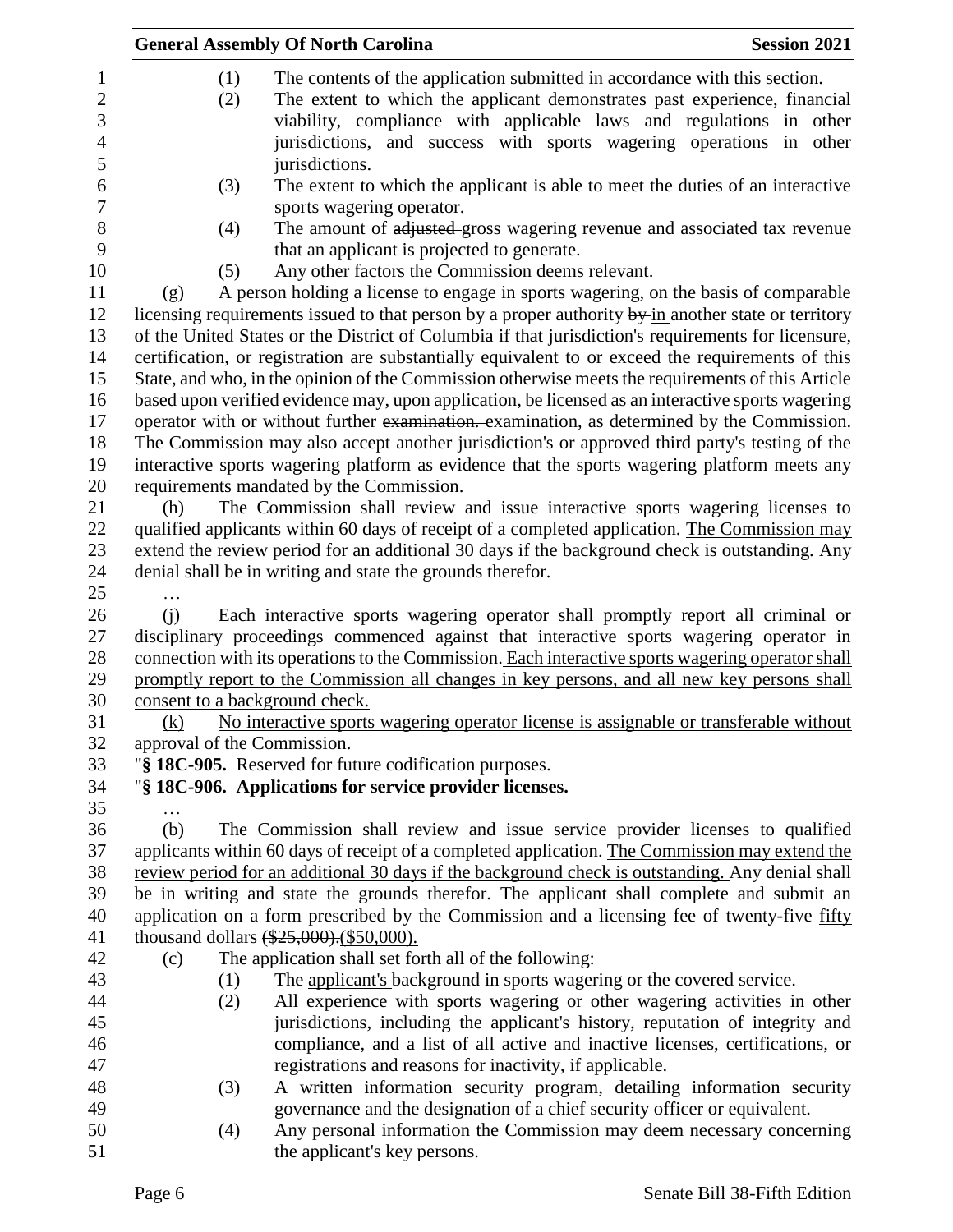# **General Assembly Of North Carolina Session 2021**

| $\mathbf{1}$   | Any other information the Commission may deem necessary.<br>(5)                                         |  |  |  |  |
|----------------|---------------------------------------------------------------------------------------------------------|--|--|--|--|
| $\overline{c}$ | The Commission shall conduct a background investigation on the applicant and key<br>(d)                 |  |  |  |  |
| $\mathfrak{Z}$ | persons as deemed necessary by the Commission. The background investigation shall include a             |  |  |  |  |
| $\overline{4}$ | credit history check, a tax record check, and a criminal history record check. The Commission           |  |  |  |  |
| 5              | may, in its discretion, accept the results of such prior check and an affidavit that there has been     |  |  |  |  |
| 6              | no change in criminal history since the prior check from an applicant or key person who has             |  |  |  |  |
| 7              | submitted to a criminal history record check in this or any other state within the previous 12          |  |  |  |  |
| $8\,$          | months. The Commission may not award a license to any if the applicant who has been convicted,          |  |  |  |  |
| 9              | or a key person of the applicant has been convicted, convicted of a felony or any gambling offense      |  |  |  |  |
| 10             | in any state or federal court of the United States within 10 years of application or renewal.           |  |  |  |  |
| 11             | An applicant and key person-persons for licensure shall consent to a criminal history<br>(e)            |  |  |  |  |
| 12             | record check. Refusal to consent to a criminal history record check may constitute grounds for          |  |  |  |  |
| 13             | the Commission to deny licensure.                                                                       |  |  |  |  |
| 14             | A person holding a service provider license or its equivalent, on the basis of<br>(f)                   |  |  |  |  |
| 15             | comparable licensing requirements issued to that person by a proper authority by another state or       |  |  |  |  |
| 16             | territory of the United States or the District of Columbia if that jurisdiction's requirements for      |  |  |  |  |
| 17             | licensure, certification, or registration are substantially equivalent to or exceed the requirements    |  |  |  |  |
| 18             | of this State, and who, in the opinion of the Commission otherwise meets the requirements of            |  |  |  |  |
| 19             | this Article based upon verified evidence may, upon application, be licensed as a service provider      |  |  |  |  |
| 20             | with or without further examination.examination, as determined by the Commission.                       |  |  |  |  |
| 21             |                                                                                                         |  |  |  |  |
| 22             | Each service provider shall promptly report all criminal or disciplinary proceedings<br>(i)             |  |  |  |  |
| 23             | commenced against that service provider in connection with its operations to the Commission.            |  |  |  |  |
| 24             | Each service provider shall promptly report all changes in key persons to the Commission, and           |  |  |  |  |
| 25             | all new key persons shall consent to a background check.                                                |  |  |  |  |
| 26             | No service provider license is assignable or transferable without approval of the<br>(i)                |  |  |  |  |
| 27             | Commission.                                                                                             |  |  |  |  |
| 28             | "§ 18C-907. Sports wagering supplier license.                                                           |  |  |  |  |
| 29             | The Commission may issue a sports wagering supplier license to a sports wagering<br>(a)                 |  |  |  |  |
| 30             | supplier. A person that is not licensed under this Article shall not sell, lease, distribute, offer, or |  |  |  |  |
| 31             | otherwise provide services, goods, software, or other components necessary for the creation of          |  |  |  |  |
| 32             | betting markets and determining bet outcomes, directly or indirectly, to any license holder or          |  |  |  |  |
| 33             | applicant involved in the acceptance of bets, except that an interactive sports wagering operator       |  |  |  |  |
| 34             | shall not be required to obtain a separate sports wagering supplier license in order to act as a        |  |  |  |  |
| 35             | sports wagering supplier. A sports wagering supplier must be licensed under this section if             |  |  |  |  |
| 36             | providing sports wagering supplier services under a fixed-fee or revenue-sharing agreement.             |  |  |  |  |
| 37             | On application by an interested person, At the request of an applicant for a sports<br>(b)              |  |  |  |  |
| 38             | wagering supplier license, the Commission may issue a provisional sports wagering supplier              |  |  |  |  |
| 39             | license to an applicant for a sports wagering supplier license. A provisional license issued under      |  |  |  |  |
| 40             | this subsection allows the applicant for the sports wagering supplier license to conduct business       |  |  |  |  |
| 41             | regarding the operation of sports wagering with a license holder or applicant before the sports         |  |  |  |  |
| 42             | wagering supplier license is issued. the applicant so long as the applicant has submitted a             |  |  |  |  |
| 43             | completed application in accordance with this section. A provisional license issued under this          |  |  |  |  |
| 44             | subsection expires on the date provided by the Commission.                                              |  |  |  |  |
| 45             |                                                                                                         |  |  |  |  |
| 46             | (d)<br>The applicant shall complete and submit an application on a form prescribed by the               |  |  |  |  |
| 47             | Commission and a licensing fee of fifteen-thirty thousand dollars (\$15,000). (\$30,000). In the        |  |  |  |  |
| 48             | application, the Commission shall require applicants to disclose the identity of all of the             |  |  |  |  |
| 49             | following:                                                                                              |  |  |  |  |
| 50             | The applicant's principal owners who directly own five ten percent $(5%)$<br>(1)                        |  |  |  |  |

51 (10%) or more of the applicant.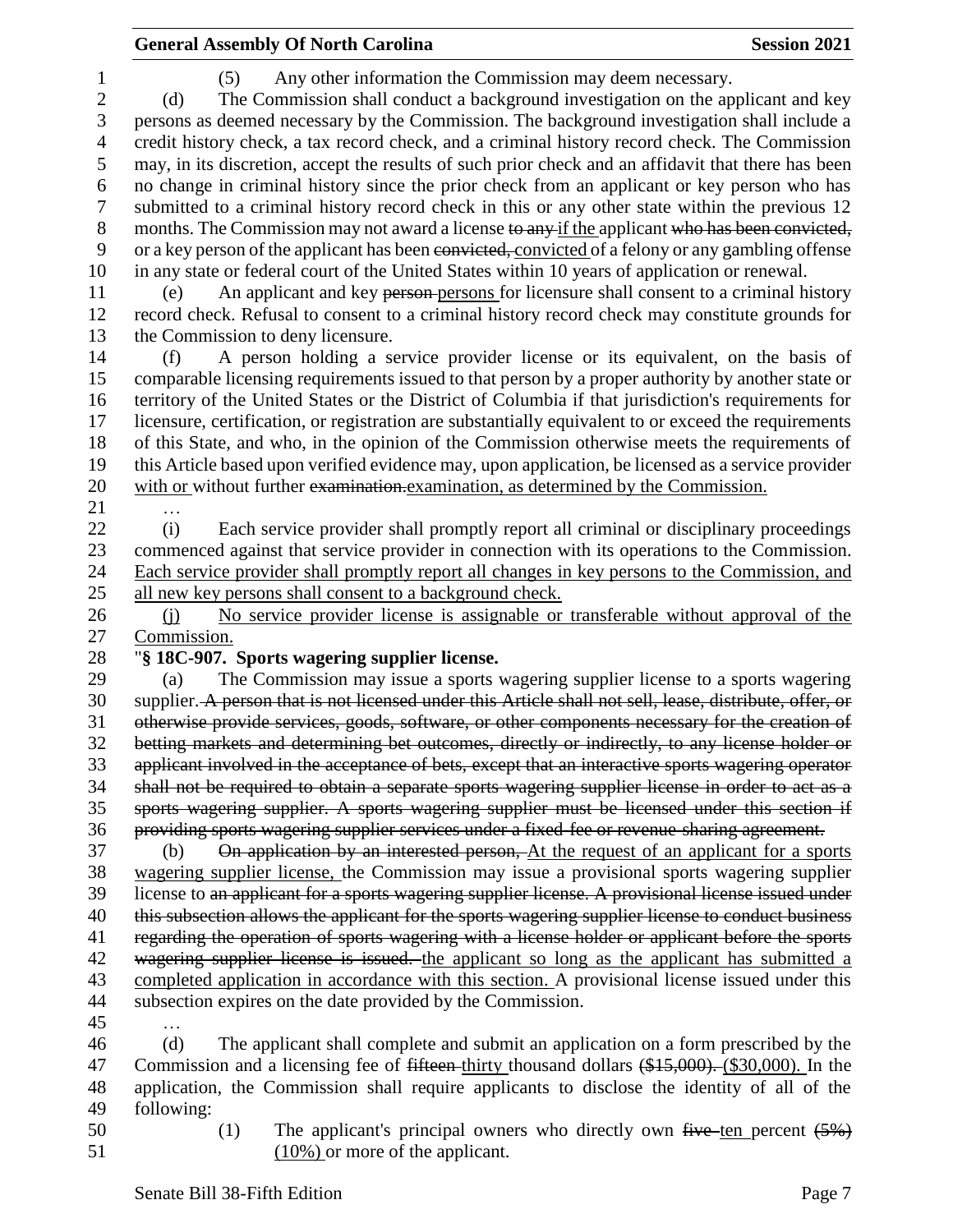|                  | <b>General Assembly Of North Carolina</b>                                                            | <b>Session 2021</b> |
|------------------|------------------------------------------------------------------------------------------------------|---------------------|
| $\mathbf 1$      | (2)<br>Each holding, intermediary, or parent company that directly owns fifteen                      |                     |
| $\mathbf{2}$     | percent $(15\%)$ or more of the applicant.                                                           |                     |
| 3                | The applicant's board appointed CEO and CFO-CFO, or the equivalent as<br>(3)                         |                     |
| 4                | determined by the Commission.                                                                        |                     |
| 5                | Any other information the Commission may deem necessary.<br>(4)                                      |                     |
| 6                | The Commission shall conduct a background investigation on the applicant and key<br>(d1)             |                     |
| $\boldsymbol{7}$ | persons as deemed necessary by the Commission. The background investigation shall include a          |                     |
| 8                | credit history check, a tax record check, and a criminal history record check. The Commission        |                     |
| 9                | may, in its discretion, accept the results of such prior check and an affidavit that there has been  |                     |
| 10               | no change in criminal history since the prior check from an applicant or key person who has          |                     |
| 11               | submitted to a criminal history record check in this or any other state within the previous 12       |                     |
| 12               | months. The Commission may not award a license if the applicant or a key person of the applicant     |                     |
| 13               | has been convicted of a felony or any gambling offense in any state or federal court of the United   |                     |
| 14               | States within 10 years of application or renewal. An applicant and key persons for licensure shall   |                     |
| 15               | consent to a criminal history record check. Refusal to consent to a criminal history record check    |                     |
| 16               | may constitute grounds for the Commission to deny licensure.                                         |                     |
| 17               | The Commission shall review and issue licenses to qualified applicants within 60 days<br>(d2)        |                     |
| 18               | of receipt of a completed application. The Commission may extend the review period for an            |                     |
| 19               | additional 30 days if the background check is outstanding.                                           |                     |
| 20               | In disclosing the principal owners of the applicant, the following shall apply:<br>(e)               |                     |
| 21               | Governmental created entities, including statutory authorized pension<br>(1)                         |                     |
| 22               | investment boards and Canadian Crown corporations, that are direct or indirect                       |                     |
| 23               | shareholders of an applicant shall be waived in the applicant's disclosure of                        |                     |
| 24               | ownership and control as determined by the Commission.                                               |                     |
| 25               | Investment funds or entities registered with the Securities and Exchange<br>(2)                      |                     |
| 26               | Commission, whether as including Investment Advisors or otherwise, as well                           |                     |
| 27               | as the and entities under the management of such entities registered with the                        |                     |
| 28               | Securities and Exchange Commission, that are direct or indirect shareholders                         |                     |
| 29               | of the applicant, shall be waived from any information disclosure requests in                        |                     |
| 30               | connection to the license application in the applicant's disclosure of ownership                     |                     |
| 31               | and control as determined by the Commission.                                                         |                     |
| 32               | Nothing in this Article shall require a person holding $a - A$ sports wagering supplier<br>(f)       |                     |
| 33               | license or a temporary provisional sports wagering supplier license be subject to, or required to    |                     |
| 34               | obtain, any additional license shall be sufficient to offer the sports wagering services under this  |                     |
| 35               | section.Article.                                                                                     |                     |
| 36               | A person holding a sports wagering supplier license or its equivalent, on the basis of<br>(g)        |                     |
| 37               | comparable licensing requirements issued to that person by a proper authority by another state or    |                     |
| 38               | territory of the United States or the District of Columbia if that jurisdiction's requirements for   |                     |
| 39               | licensure, certification, or registration are substantially equivalent to or exceed the requirements |                     |
| 40               | of this State, and who, in the opinion of the Commission otherwise meets the requirements of         |                     |
| 41               | this Article based upon verified evidence may, upon application, be licensed as a service provider   |                     |
| 42               | with or without further examination, as determined by the Commission.                                |                     |
| 43               | No sports wagering supplier license is assignable or transferable without approval of<br>(h)         |                     |
| 44               | the Commission.                                                                                      |                     |
| 45               | "§ 18C-908. Renewals of licenses.                                                                    |                     |
| 46               | Any license issued pursuant to this Article shall be valid for five years.<br>(a)                    |                     |
| 47               | At least 60 days prior to the expiration of a license, the license holder shall submit a<br>(b)      |                     |
| 48               | renewal application, on a form prescribed by the Commission, including a renewal fee as follows:     |                     |
| 49               | of one hundred thousand One million dollars (\$100,000) (\$1,000,000) for an<br>(1)                  |                     |
| 50               | interactive sports wagering license, license.                                                        |                     |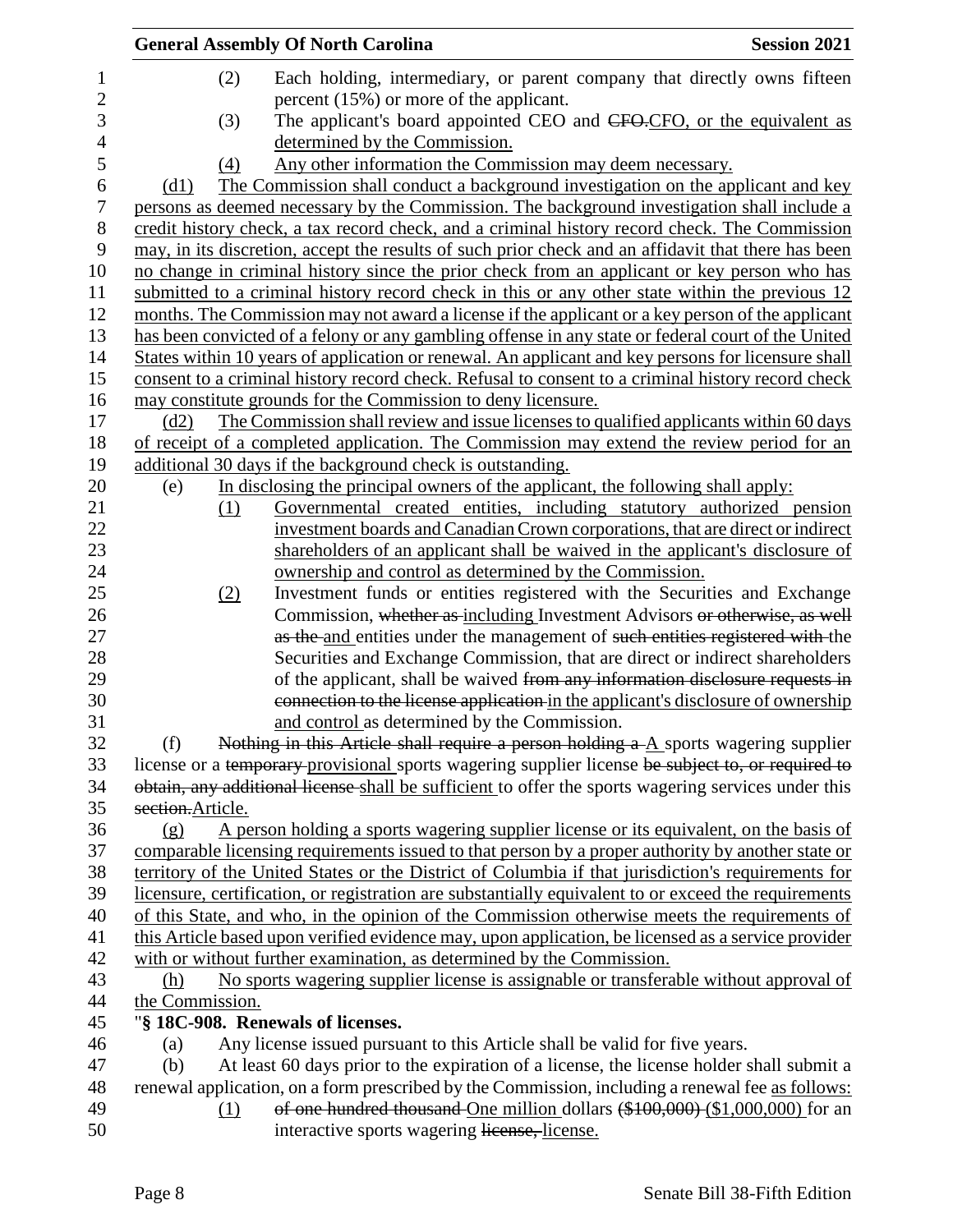|          |     | <b>General Assembly Of North Carolina</b>                                                                                                                                       | <b>Session 2021</b> |
|----------|-----|---------------------------------------------------------------------------------------------------------------------------------------------------------------------------------|---------------------|
|          | (2) | ten-Fifty thousand dollars (\$10,000) (\$50,000) for a service provider license,<br>license.                                                                                    |                     |
|          | (3) | and five-Thirty thousand dollars $(*5,000)$ (\$30,000) for a sports wagering<br>supplier license.                                                                               |                     |
| (c)      |     | The Commission may revoke or deny a license renewal for any of the following                                                                                                    |                     |
| reasons: |     |                                                                                                                                                                                 |                     |
|          | (1) | The same grounds that would constitute denial of an initial application under<br>G.S. $18C-906(g)$ .                                                                            |                     |
|          | (2) | A violation of this Article.                                                                                                                                                    |                     |
|          | (3) | With respect to interactive sports wagering operators, the Commission finds<br>good cause to believe approval of another applicant would better meet the                        |                     |
|          |     | objectives of this Article in generating revenue for the State, protecting the                                                                                                  |                     |
|          |     | public interest, and otherwise satisfying the criteria for issuance, and no                                                                                                     |                     |
|          |     | additional licenses are to be available under G.S. 18C-904(a).                                                                                                                  |                     |
|          | (4) | Failure to pay the privilege tax imposed under Article 2E of Chapter 105 of<br>the General Statutes.                                                                            |                     |
| (d)      |     | With respect to interactive sports wagering operators, the Commission may deny a                                                                                                |                     |
|          |     | license renewal if the Commission finds good cause to believe approval of another applicant                                                                                     |                     |
|          |     | would better meet the objectives of this Article in generating revenue for the State, protecting the                                                                            |                     |
|          |     | public interest, and otherwise satisfying the criteria for issuance, and no additional licenses are                                                                             |                     |
|          |     | to be available under G.S. 18C-904(a).                                                                                                                                          |                     |
|          |     | "§ 18C-909. Use of proceeds.                                                                                                                                                    |                     |
| (a)      |     | The Commission shall use the funds remitted to it pursuant to G.S. 105-113.128 and                                                                                              |                     |
|          |     | any proceeds from license fees collected under this Article to cover expenses in administering                                                                                  |                     |
|          |     | this Article. Any proceeds remaining at the end of each fiscal year after payment of expenses of                                                                                |                     |
|          |     | the Commission pursuant to this section shall be remitted to the General Fund.                                                                                                  |                     |
| (b)      |     | Expenses of the Commission shall include all items listed in G.S. 18C-163.                                                                                                      |                     |
|          |     | "§ 18C-910. Duties of interactive sports wagering operators.licensees.                                                                                                          |                     |
|          |     |                                                                                                                                                                                 |                     |
| (c)      |     | The interactive sports wagering operator shall disclose the records described in                                                                                                |                     |
|          |     | G.S. 18C-910(b) subsection (b) of this section to the Commission upon request.                                                                                                  |                     |
| (d)      |     | If a sports governing body has notified the Commission that real-time information                                                                                               |                     |
|          |     | sharing for sports wagers placed on its sporting events is necessary, interactive sports wagering                                                                               |                     |
|          |     | operators shall share with that sports governing body or its designee in real time, at the account                                                                              |                     |
|          |     | level, anonymized information regarding a wagerer, registered player, amount and type of sports                                                                                 |                     |
|          |     | wager, the time the sports wager was placed, the location of the wager, registered player at the                                                                                |                     |
|          |     | time the sports wager was placed, and the IP address if applicable, outcome of the sports wager,                                                                                |                     |
|          |     | and records of abnormal sports wagering activity. For purposes of this subsection, real time                                                                                    |                     |
|          |     | means on a commercially reasonable periodic interval, but in any event, not less than once every                                                                                |                     |
|          |     | 72 hours. A sports governing body receiving any information pursuant to this subsection shall                                                                                   |                     |
|          |     | use the information for the purpose of integrity monitoring only and not for any commercial                                                                                     |                     |
| purpose. |     |                                                                                                                                                                                 |                     |
| (e)      |     | In advertising its sports wagering platform, the interactive sports wagering operator                                                                                           |                     |
|          |     | shall ensure that its advertisements meet all of the following:                                                                                                                 |                     |
|          | (1) | It does not target persons under the age of 21.                                                                                                                                 |                     |
|          | (2) | It discloses the identity of the interactive sports wagering operator.                                                                                                          |                     |
|          | (3) | It provides information about or links to resources related to gambling                                                                                                         |                     |
|          |     | addiction and prevention.                                                                                                                                                       |                     |
|          | (4) | It is not misleading to a reasonable person.                                                                                                                                    |                     |
| (f)      |     | Interactive sports wagering operators Licensees shall conduct background checks on<br>newly hired employees. The Each licensed interactive sports wagering operator and service |                     |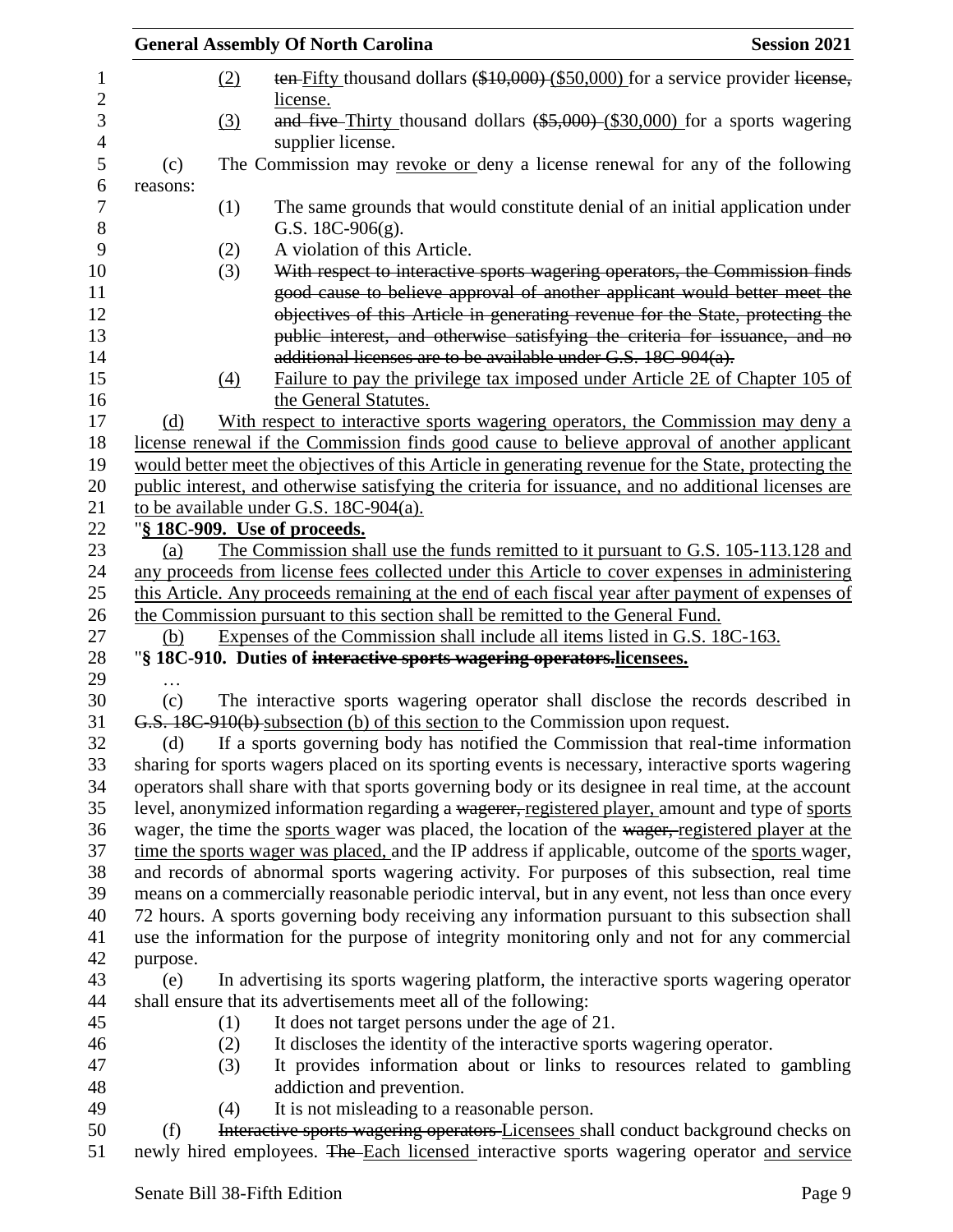|                     |                                                                                                   | <b>General Assembly Of North Carolina</b>                                                                                                                                                       | <b>Session 2021</b> |  |
|---------------------|---------------------------------------------------------------------------------------------------|-------------------------------------------------------------------------------------------------------------------------------------------------------------------------------------------------|---------------------|--|
| 1<br>$\overline{c}$ |                                                                                                   | provider shall also conduct a single background check on employees as of the date of licensure.<br>Background checks shall search for criminal history and any charges or convictions involving |                     |  |
| 3                   | corruption or manipulation of sporting events and association with organized crime.               |                                                                                                                                                                                                 |                     |  |
| 4                   | (g)                                                                                               | Interactive sports wagering operators and service providers shall employ                                                                                                                        |                     |  |
| $\mathfrak s$       |                                                                                                   | commercially reasonable methods to maintain the security of wagering data, registered player                                                                                                    |                     |  |
| 6                   |                                                                                                   | and other customer data, and any other confidential information, including information provided                                                                                                 |                     |  |
| 7                   | by a sports governing body, from unauthorized access and dissemination. Nothing in this           |                                                                                                                                                                                                 |                     |  |
| $8\,$               | subsection shall preclude the use of internet or cloud-based hosting of such data and information |                                                                                                                                                                                                 |                     |  |
| 9                   |                                                                                                   | or disclosure as required by State or federal law or a court order.                                                                                                                             |                     |  |
| 10<br>11            | (h)                                                                                               | Each interactive sports wagering operator shall provide a daily summary of all sports<br>wagering activity, detailing all transactions processed through each wagering system, provided         |                     |  |
| 12                  |                                                                                                   | in a format established by the Commission at the close of each business day.                                                                                                                    |                     |  |
| 13                  |                                                                                                   | "§ 18C-911. Reserved for future codification purposes.                                                                                                                                          |                     |  |
| 14                  |                                                                                                   | "§ 18C-912. Establishment of interactive accounts.                                                                                                                                              |                     |  |
| 15                  |                                                                                                   |                                                                                                                                                                                                 |                     |  |
| 16                  |                                                                                                   | "§ 18C-913. Reserved for future codification purposes.                                                                                                                                          |                     |  |
| 17                  |                                                                                                   | "§ 18C-914. Integrity of competition and prohibited events.                                                                                                                                     |                     |  |
| 18                  | .                                                                                                 |                                                                                                                                                                                                 |                     |  |
| 19<br>20            | (e)                                                                                               | Within 60 days of the Commission notifying each interactive sports wagering<br>operator of such a sports governing body notification to the Commission, or such longer period                   |                     |  |
| 21                  |                                                                                                   | as may be agreed between the sports governing body and the applicable interactive sports                                                                                                        |                     |  |
| 22                  |                                                                                                   | wagering operator, interactive sports wagering operators shall use only official league data to                                                                                                 |                     |  |
| 23                  |                                                                                                   | determine the results of tier two sports wagers on sporting events of that sports governing body,                                                                                               |                     |  |
| 24                  |                                                                                                   | unless any of the following apply:                                                                                                                                                              |                     |  |
| 25                  | (1)                                                                                               | The sports governing body or its designee cannot provide a feed of official                                                                                                                     |                     |  |
| 26                  |                                                                                                   | league data to determine the results of a particular type of tier two sports                                                                                                                    |                     |  |
| 27<br>28            |                                                                                                   | wager, in which case interactive sports wagering operators are not required to<br>use official league data for determining the results of the applicable tier two                               |                     |  |
| 29                  |                                                                                                   | sports wager until such time as such a data feed becomes available from the                                                                                                                     |                     |  |
| 30                  |                                                                                                   | sports governing body on commercially reasonable terms and conditions.                                                                                                                          |                     |  |
| 31                  | (2)                                                                                               | An interactive sports wagering operator can demonstrate to the Commission                                                                                                                       |                     |  |
| 32                  |                                                                                                   | that the sports governing body or its designee will not provide a feed of official                                                                                                              |                     |  |
| 33                  |                                                                                                   | league data to the interactive sports wagering operator on commercially                                                                                                                         |                     |  |
| 34                  |                                                                                                   | reasonable terms and conditions.                                                                                                                                                                |                     |  |
| 35                  | (3)                                                                                               | The sports governing body or its designee of the sports governing body does                                                                                                                     |                     |  |
| 36<br>37            |                                                                                                   | not obtain a supplier license from the Commission to provide official league<br>data to interactive sports wagering operators to determine the results of tier                                  |                     |  |
| 38                  |                                                                                                   | two sports wagers, if and to the extent required by law.                                                                                                                                        |                     |  |
| 39                  |                                                                                                   |                                                                                                                                                                                                 |                     |  |
| 40                  |                                                                                                   | "§ 18C-915. Reserved for future codification purposes.                                                                                                                                          |                     |  |
| 41                  |                                                                                                   | "§ 18C-916. Civil penalties; suspension and revocation of licenses.                                                                                                                             |                     |  |
| 42                  |                                                                                                   |                                                                                                                                                                                                 |                     |  |
| 43                  |                                                                                                   | "§ 18C-917. Reserved for future codification purposes.                                                                                                                                          |                     |  |
| 44                  |                                                                                                   | "§ 18C-918. Criminal penalties.                                                                                                                                                                 |                     |  |
| 45<br>46            |                                                                                                   | "§ 18C-919. Reserved for future codification purposes.                                                                                                                                          |                     |  |
| 47                  | "§ 18C-920. Tax.                                                                                  |                                                                                                                                                                                                 |                     |  |
| 48                  | $\left( a\right)$                                                                                 | There shall be imposed a tax of eight percent $(8\%)$ on the adjusted gross revenue of                                                                                                          |                     |  |
| 49                  |                                                                                                   | each interactive sports wagering operator. The tax imposed pursuant to this section is due                                                                                                      |                     |  |
| 50                  |                                                                                                   | monthly to the Commission and shall be remitted on or before the twentieth day of the next                                                                                                      |                     |  |
| 51                  |                                                                                                   | succeeding calendar month. If the interactive sports wagering operator's accounting practices                                                                                                   |                     |  |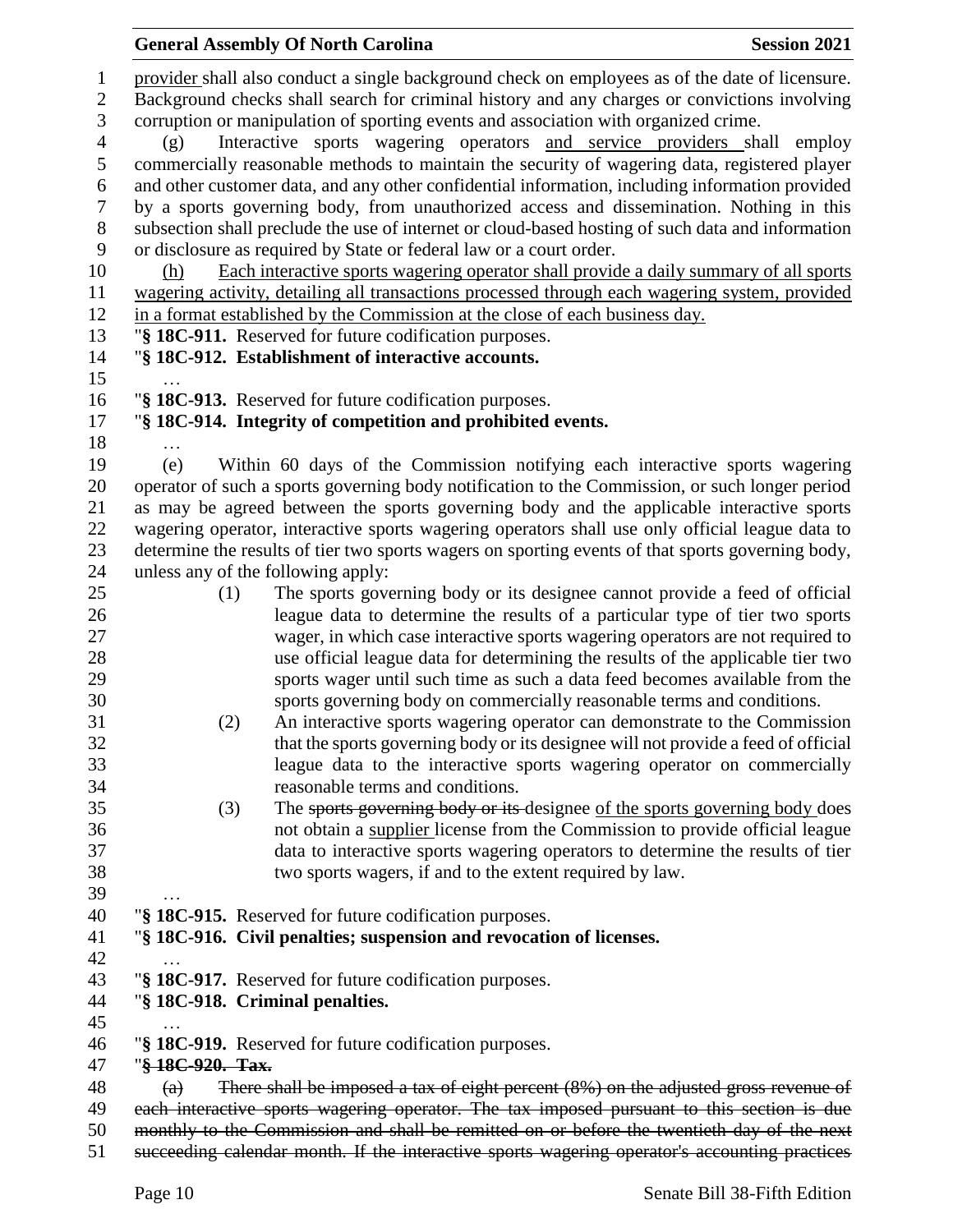| <b>Session 2021</b>                                                                                  |
|------------------------------------------------------------------------------------------------------|
| necessitate corrections to a previously remitted tax, the interactive sports wagering operator shall |
| document such corrections when the interactive sports wagering operator pays the following           |
|                                                                                                      |
| If the interactive sports wagering operator's adjusted gross revenue for a month is a                |
| negative number, the interactive sports wagering operator may carry over the negative amount         |
| to a remission required under subsection (a) of this section within 12 months and deduct such        |
|                                                                                                      |
| After reimbursement of expenses in implementing its responsibilities under this                      |
| Article and payments as provided in subsection (d) of this section, the Commission shall remit       |
| all tax payments collected pursuant to this section and all license fees collected pursuant to this  |
| Article to the Department of Revenue. The Commission shall document all expenses for which           |
| deduction from the payments owed is asserted, which documentation shall be subject to audit by       |
|                                                                                                      |
| The Commission shall remit fifty percent $(50%)$ of the tax collected in subsection $(a)$            |
| of this section to the North Carolina Major Events, Games, and Attractions Fund established          |
|                                                                                                      |
| Interactive sports wagering operators shall not be subjected to an excise tax, license               |
| tax, permit tax, privilege tax, amusement tax, or occupation tax that is imposed upon the            |
| interactive sports wagering operator by the State or any political subdivision thereof, except as    |
|                                                                                                      |
| The Commission shall provide all of the following to the Department of Revenue:                      |
| A monthly report that includes a complete statement of sports wagering                               |
|                                                                                                      |
| A complete statement of sports wagering revenues and expenses, along with                            |
| any recommendations for changes to this Article for the fiscal year, within 30                       |
| days of the end of that fiscal year. A copy shall also be provided to the State                      |
|                                                                                                      |
|                                                                                                      |
| Expenses of the Commission shall include all items listed in G.S. 18C-163. The Commission            |
| shall also transfer from the amounts collected under this Article one million dollars (\$1,000,000)  |
| annually to the Department of Health and Human Services for gambling addiction education and         |
| treatment programs in addition to the amount transferred under G.S. 18C-163(a)(3).                   |
|                                                                                                      |
| Any-The Commission shall establish a voluntary exclusion program for any                             |
| individual shall be able to voluntarily exclude themselves from placing sports wagers through a      |
| voluntary exclusion program established by the Commission. wagers. Interactive sports wagering       |
| operators shall use reasonable means to comply with the exclusion of individuals participating in    |
|                                                                                                      |
| The Commission shall adopt rules to establish the voluntary exclusion program,                       |
|                                                                                                      |
| Verification of the individual's request to be placed in the voluntary exclusion                     |
| program, and for how long, up to and including that individual's lifetime.                           |
| How information regarding which individuals are in the voluntary exclusion                           |
| program is to be disseminated to the interactive sports wagering operators.                          |
| How an individual in the voluntary exclusion program may petition the                                |
| Commission for removal from the voluntary exclusion program.                                         |
| The means by which the interactive sports wagering operators and their agents                        |
| shall make all reasonable efforts to cease direct marketing efforts to                               |
| individuals participating in the voluntary exclusion program.                                        |
| The means by which the Commission shall make available to all interactive                            |
| sports wagering operators and their agents the names of the individuals                              |
|                                                                                                      |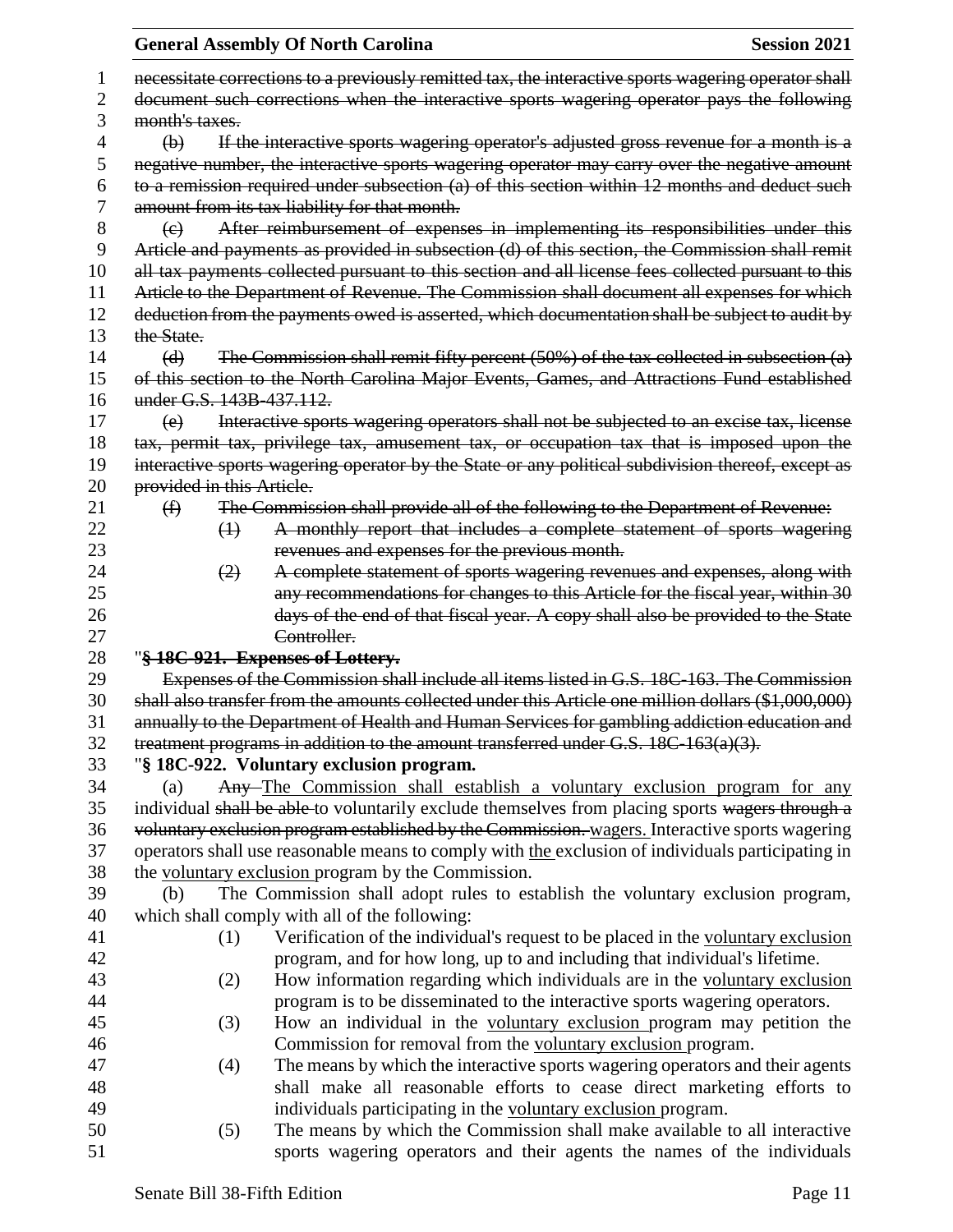|                                  | <b>General Assembly Of North Carolina</b>                                                                                                                                             | <b>Session 2021</b> |
|----------------------------------|---------------------------------------------------------------------------------------------------------------------------------------------------------------------------------------|---------------------|
|                                  | participating the voluntary exclusion program, which shall be at least<br>quarterly.                                                                                                  |                     |
| (c)                              | Participation in the voluntary exclusion program shall not preclude an interactive                                                                                                    |                     |
|                                  | sports wagering operator and its agents from seeking the payment of a debt accrued by the                                                                                             |                     |
|                                  | individual prior to participating in the voluntary exclusion program.                                                                                                                 |                     |
| (d)                              | The voluntary exclusion program shall be exempt from Chapter 132 of the General                                                                                                       |                     |
|                                  | Statutes and shall be treated as confidential by each interactive sports wagering operator.                                                                                           |                     |
|                                  | "§ 18C-923. Reserved for future codification purposes.                                                                                                                                |                     |
|                                  | "§ 18C-924. Risk management.                                                                                                                                                          |                     |
|                                  |                                                                                                                                                                                       |                     |
|                                  | "§ 18C-925. Reserved for future codification purposes.                                                                                                                                |                     |
|                                  | "§ 18C-926. Places of public accommodation.                                                                                                                                           |                     |
| (a)                              | The owner or operator of a sports facility may establish places Permanent places of                                                                                                   |                     |
|                                  | public accommodation for the purpose of accessing a sports wagering platform through mobile                                                                                           |                     |
|                                  | devices, computer terminals, or similar access devices, the registered player's interactive account,                                                                                  |                     |
|                                  | either directly or with assistance from a person. Each owner or operator of a sports facility shall                                                                                   |                     |
|                                  | be limited to one place of public accommodation described under subdivision (2) of subsection                                                                                         |                     |
|                                  | (b) of this section person, may be associated with each sports facility.                                                                                                              |                     |
| (b)                              | Places Permanent places of public accommodation allowed permitted under this                                                                                                          |                     |
|                                  | section shall be located as follows:                                                                                                                                                  |                     |
| (1)                              | On the property containing of the sports facility.                                                                                                                                    |                     |
| (2)                              | On-No more than one place of public accommodation may be on other                                                                                                                     |                     |
|                                  | property owned or controlled by the owner or operator of the sports facility or                                                                                                       |                     |
|                                  | an affiliated entity of the owner or operator of the sports facility that is located                                                                                                  |                     |
|                                  | within a one-half mile radius of the sports facility a sports facility defined in                                                                                                     |                     |
|                                  | G.S. 18C-901(15)a. or G.S. 18C-901(15)c.                                                                                                                                              |                     |
| (3)                              | No more than one place of public accommodation may be on other property                                                                                                               |                     |
|                                  | owned or controlled by the owner or operator of the sports facility that is                                                                                                           |                     |
|                                  | located within a one and one-half mile radius of a sports facility defined in                                                                                                         |                     |
|                                  | G.S. $18C-901(15)b$ .                                                                                                                                                                 |                     |
| (c)                              | Nothing in this section shall be construed to exempt a place of public accommodation<br>from the provisions of any other law that may be enforceable. A place of public accommodation |                     |
|                                  |                                                                                                                                                                                       |                     |
|                                  | may be either a permanent establishment or a temporary establishment associated with a specific<br>sporting event of a series of sporting events.                                     |                     |
| (d)                              | All sports wagers made at a place of public accommodation shall be placed via an                                                                                                      |                     |
|                                  | interactive account as described in G.S. 18C-912. Mobile devices, computer terminals, similar                                                                                         |                     |
|                                  | devices, and cashiers used to operate the place of public accommodation shall have the ability to                                                                                     |                     |
|                                  | accept and distribute cash and cash equivalents equivalents and distribute cash or cash                                                                                               |                     |
|                                  | equivalents; however, only a cashier may distribute something of monetary value to the registered                                                                                     |                     |
|                                  | player at a place of public accommodation. All cashiers that accept or distribute cash or cash                                                                                        |                     |
|                                  | equivalents shall be an employee of an interactive sports wagering operator.                                                                                                          |                     |
| (e)                              | A public accommodation under this section may be advertised by the owner or                                                                                                           |                     |
| operator of the sports facility. |                                                                                                                                                                                       |                     |
| (f)                              | Notwithstanding subsections (a) through (c) of this section, no more than one place                                                                                                   |                     |
|                                  | of public accommodation may be temporarily established during a professional golf tournament                                                                                          |                     |
|                                  | as described in G.S. 18C-901(15)b. The temporary place of public accommodation need not                                                                                               |                     |
|                                  | comply with local ordinances under Chapter 160D of the General Statutes but shall not operate                                                                                         |                     |
|                                  | more than five days prior to the professional golf tournament or five days after the professional                                                                                     |                     |
| golf tournament.                 |                                                                                                                                                                                       |                     |
|                                  |                                                                                                                                                                                       |                     |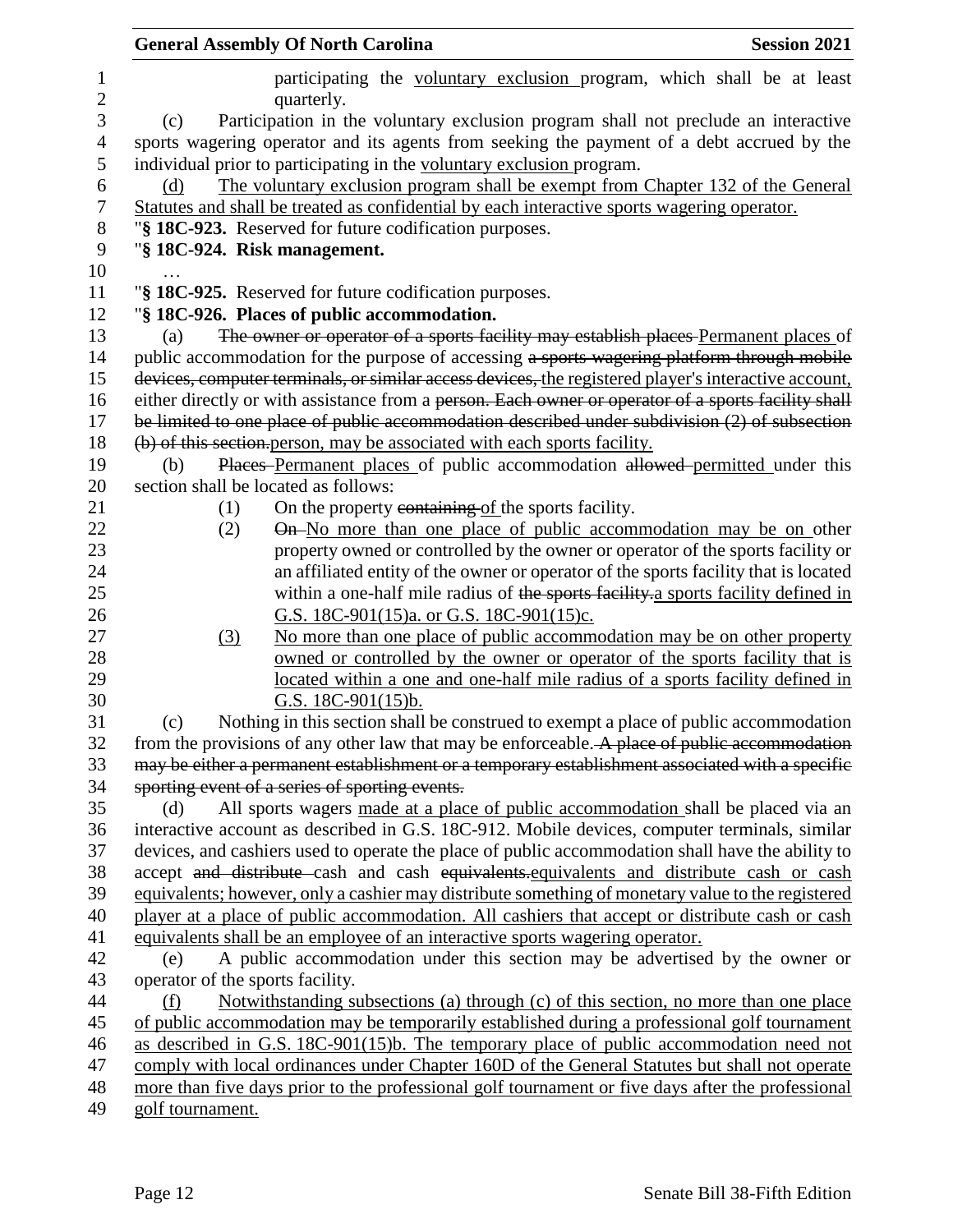|                  |                                                                                                   |              | <b>General Assembly Of North Carolina</b>                                                            | <b>Session 2021</b> |  |
|------------------|---------------------------------------------------------------------------------------------------|--------------|------------------------------------------------------------------------------------------------------|---------------------|--|
| 1                | (g)                                                                                               |              | Notwithstanding any other provision of this section, no sports facility shall be open                |                     |  |
| $\boldsymbol{2}$ | to registered players for the purpose of placing a sports wager during the eight hours before, or |              |                                                                                                      |                     |  |
| 3                | during, any college sports events at the sports facility or adjacent to the sports facility.      |              |                                                                                                      |                     |  |
| $\overline{4}$   |                                                                                                   |              | "§ 18C-927. Reserved for future codification purposes.                                               |                     |  |
| 5                |                                                                                                   |              | "§ 18C-928. Indian gaming; compliance with federal law.                                              |                     |  |
| 6                | (a)                                                                                               |              | All sports wagering authorized under this Article shall be initiated, received, and                  |                     |  |
| $\tau$           |                                                                                                   |              | otherwise made within this State unless otherwise determined by the Commission in accordance         |                     |  |
| $8\,$            |                                                                                                   |              | with applicable federal and State laws. Consistent with the intent of the United States Congress     |                     |  |
| 9                |                                                                                                   |              | as articulated in the Unlawful Internet Gambling Enforcement Act of 2006 (31 U.S.C. § 5361 et        |                     |  |
| 10               |                                                                                                   |              | seq.), the intermediate routing of electronic data relating to intrastate sports wagering authorized |                     |  |
| 11               |                                                                                                   |              | under this Article shall not determine the location or locations in which such sports wagers are     |                     |  |
| 12               |                                                                                                   |              | initiated, received, or otherwise made-initiated and received.                                       |                     |  |
| 13               | (b)                                                                                               |              | All activities authorized by this Article shall be deemed to be conducted solely under               |                     |  |
| 14               |                                                                                                   |              | the authority of this Article and not under the federal Indian Gaming Regulatory Act, 25 U.S.C.      |                     |  |
| 15               | § 2701 et seq.                                                                                    |              |                                                                                                      |                     |  |
| 16               | (c)                                                                                               |              | A Without application under G.S. 18C-904, a tribal gaming enterprise shall be                        |                     |  |
| 17               |                                                                                                   |              | deemed a licensed interactive sports wagering operator upon the occurrence of all of the             |                     |  |
| 18               | following:                                                                                        |              |                                                                                                      |                     |  |
| 19               | (1)                                                                                               |              | Submission of a completed application to the Commission.                                             |                     |  |
| 20               | (2)                                                                                               |              | Payment to the Commission of any application and renewal fees as provided                            |                     |  |
| 21               |                                                                                                   |              | in this Article.                                                                                     |                     |  |
| 22               | (3)                                                                                               |              | Agreement by the tribal gaming enterprise, in a form as prescribed by the                            |                     |  |
| 23               |                                                                                                   |              | Commission:                                                                                          |                     |  |
| 24               |                                                                                                   | a.           | To adhere to the requirements of this Article and to the regulations                                 |                     |  |
| 25               |                                                                                                   |              | adopted by the Commission with respect to interactive sports                                         |                     |  |
| 26               |                                                                                                   |              | wagering.                                                                                            |                     |  |
| 27               |                                                                                                   | b.           | To submit to the Commission's enforcement of this Article and any                                    |                     |  |
| 28               |                                                                                                   |              | implementing of the rules, including waiver of any applicable tribal                                 |                     |  |
| 29               |                                                                                                   |              | sovereign immunity for the sole and limited purpose of such                                          |                     |  |
| 30               |                                                                                                   |              | enforcement.                                                                                         |                     |  |
| 31               |                                                                                                   | c.           | To collect and pay all taxes imposed by this Article. Article 2E of                                  |                     |  |
| 32               |                                                                                                   |              | Chapter 105 of the General Statutes.                                                                 |                     |  |
| 33               |                                                                                                   | d.           | To not offer or conduct any interactive gambling other than the                                      |                     |  |
| 34               |                                                                                                   |              | interactive sports wagering authorized by this Article unless                                        |                     |  |
| 35               |                                                                                                   |              | specifically otherwise authorized by law.                                                            |                     |  |
| 36               |                                                                                                   | e.           | To locate any server or other information technology equipment                                       |                     |  |
| 37               |                                                                                                   |              | directly related to the placing of sports wagers that is used by the tribal                          |                     |  |
| 38               |                                                                                                   |              | gaming enterprise and its agents to accept interactive sports wagering                               |                     |  |
| 39               |                                                                                                   |              | authorized by this Article on land that is not Indian lands and which,                               |                     |  |
| 40               |                                                                                                   |              | upon request, shall be accessible by the Commission, Department of                                   |                     |  |
| 41               |                                                                                                   |              | Revenue, and State law enforcement. The location of all other                                        |                     |  |
| 42               |                                                                                                   |              | technology and servers used by a tribal gaming enterprise in                                         |                     |  |
| 43               |                                                                                                   |              | connection with sports wagering authorized by this act shall be                                      |                     |  |
|                  |                                                                                                   |              |                                                                                                      |                     |  |
| 44               | $\ldots$ "                                                                                        |              | approved by the Commission.                                                                          |                     |  |
| 45               |                                                                                                   |              |                                                                                                      |                     |  |
| 46               |                                                                                                   |              | <b>SECTION 2.(a)</b> If Senate Bill 688, 2021 Regular Session, becomes law, the lead-in              |                     |  |
| 47               |                                                                                                   |              | language to Section 2 of that act reads as rewritten:                                                |                     |  |
| 48               |                                                                                                   |              | "SECTION 2. Article 10B-Article 10 of Chapter 143B of the General Statutes is amended                |                     |  |
| 49               | by adding a Part to read:"                                                                        |              |                                                                                                      |                     |  |
| 50               |                                                                                                   | SECTION 2(b) | If Senate Bill 688, 2021 Regular Session, becomes law,                                               |                     |  |
| 51               |                                                                                                   |              | G.S. 143B-437.112(b), as enacted by that act, reads as rewritten:                                    |                     |  |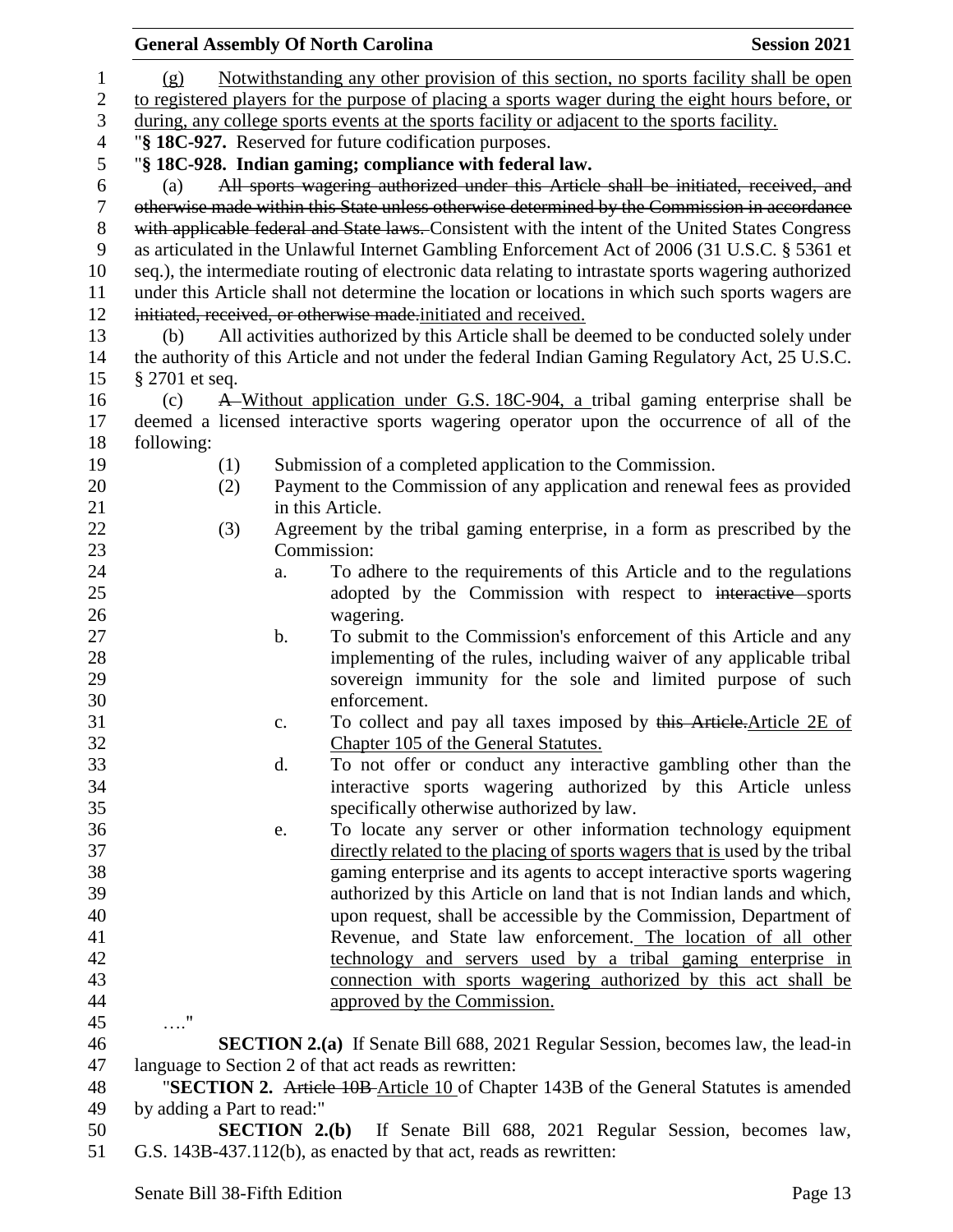| <b>General Assembly Of North Carolina</b><br><b>Session 2021</b>                                                  |  |
|-------------------------------------------------------------------------------------------------------------------|--|
| Effective July 1 of each calendar year, the funds remitted to the Fund by the Secretary<br>" $(b)$                |  |
| of Revenue from the privilege tax on sports wagering pursuant to G.S. 105-113.128 are                             |  |
| appropriated for this purpose. In addition to the amounts remitted to the Fund pursuant to                        |  |
| G.S. 18C-920(d), G.S. 105-113.128, the General Assembly shall determine any additional                            |  |
| amount appropriated to the Fund. Agreements entered under this section are subject to                             |  |
| appropriations."                                                                                                  |  |
| <b>SECTION 2.(c)</b> If Senate Bill 688, 2021 Regular Session, becomes law,                                       |  |
| G.S. 143B-437.111(4), as enacted by that act, reads as rewritten:                                                 |  |
| Major event. - An entertainment, musical, political, sporting, or theatrical<br>"(4)                              |  |
| event that satisfies the following conditions:                                                                    |  |
| The event is held either of the following:<br>a.                                                                  |  |
| Held at a sports facility or is an facility.<br><u>1.</u>                                                         |  |
| 2.<br>An event sponsored by the National Association for Stock Car                                                |  |
| Auto Racing, the Ladies Professional Golf Association, the                                                        |  |
| Professional Golfers' Association of America, the PGA Tour,                                                       |  |
| or the United States Golf Association.                                                                            |  |
| The event is not held more often than annually.<br>b.                                                             |  |
| The location of the event is determined by a site selection organization<br>c.                                    |  |
| through a competitive process.                                                                                    |  |
| The site selection organization considered multiple sites located<br>d.                                           |  |
| outside of the State for the event.                                                                               |  |
| The site selection organization selected a site within this State as the<br>e.                                    |  |
| sole location for the event."                                                                                     |  |
| <b>SECTION 3.(a)</b> If Senate Bill 688, 2021 Regular Session, becomes law,                                       |  |
| G.S. $18C-114(a)(8)$ , as amended by that act, reads as rewritten:                                                |  |
| To charge a fee of potential contractors, of lottery contractors, of lottery<br>"(8)                              |  |
| retailers, and of interactive sports wagering operators-licensees and potential                                   |  |
| licensees under Article 9 of this Chapter to not exceed the cost of the criminal                                  |  |
| record check of the potential contractors and lottery contractors."                                               |  |
| <b>SECTION 3.(b)</b> If Senate Bill 688, 2021 Regular Session, becomes law,                                       |  |
| G.S. 18C-120(b)(2), as amended by that act, reads as rewritten:                                                   |  |
| "(2)<br>To conduct a background investigation, including a criminal history record                                |  |
| check, of applicants for employment with the Commission, interactive sports                                       |  |
| wagering operators licensees under Article 9 of this Chapter, lottery                                             |  |
| contractors, lottery retailers, and lottery potential contractors, which may                                      |  |
| include a search of the State and National Repositories of Criminal Histories                                     |  |
| based on the fingerprints of applicants."<br>SECTION 3.(c) If Senate Bill 688, 2021 Regular Session, becomes law, |  |
| G.S. 143B-947, as amended by that act, reads as rewritten:                                                        |  |
| "§ 143B-947. Criminal record checks for the North Carolina State Lottery Commission                               |  |
| and its Director.                                                                                                 |  |
| The Department of Public Safety may provide to the North Carolina State Lottery                                   |  |
| Commission and to its Director from the State and National Repositories of Criminal Histories                     |  |
| the criminal history of any prospective employee of the Commission, any potential contractor,                     |  |
| and any licensee or prospective interactive sports wagering operator or service provider licensee                 |  |
| under Article 9 of Chapter 18C of the General Statutes. The North Carolina State Lottery                          |  |
| Commission or its Director shall provide to the Department of Public Safety, along with the                       |  |
| request, the fingerprints of the prospective employee of the Commission, or of the potential                      |  |
| contractor, individual, a form signed by the prospective employee of the Commission, or of the                    |  |
| potential contractor-individual consenting to the criminal record check and use of fingerprints                   |  |
| and other identifying information required by the State and National Repositories, and any                        |  |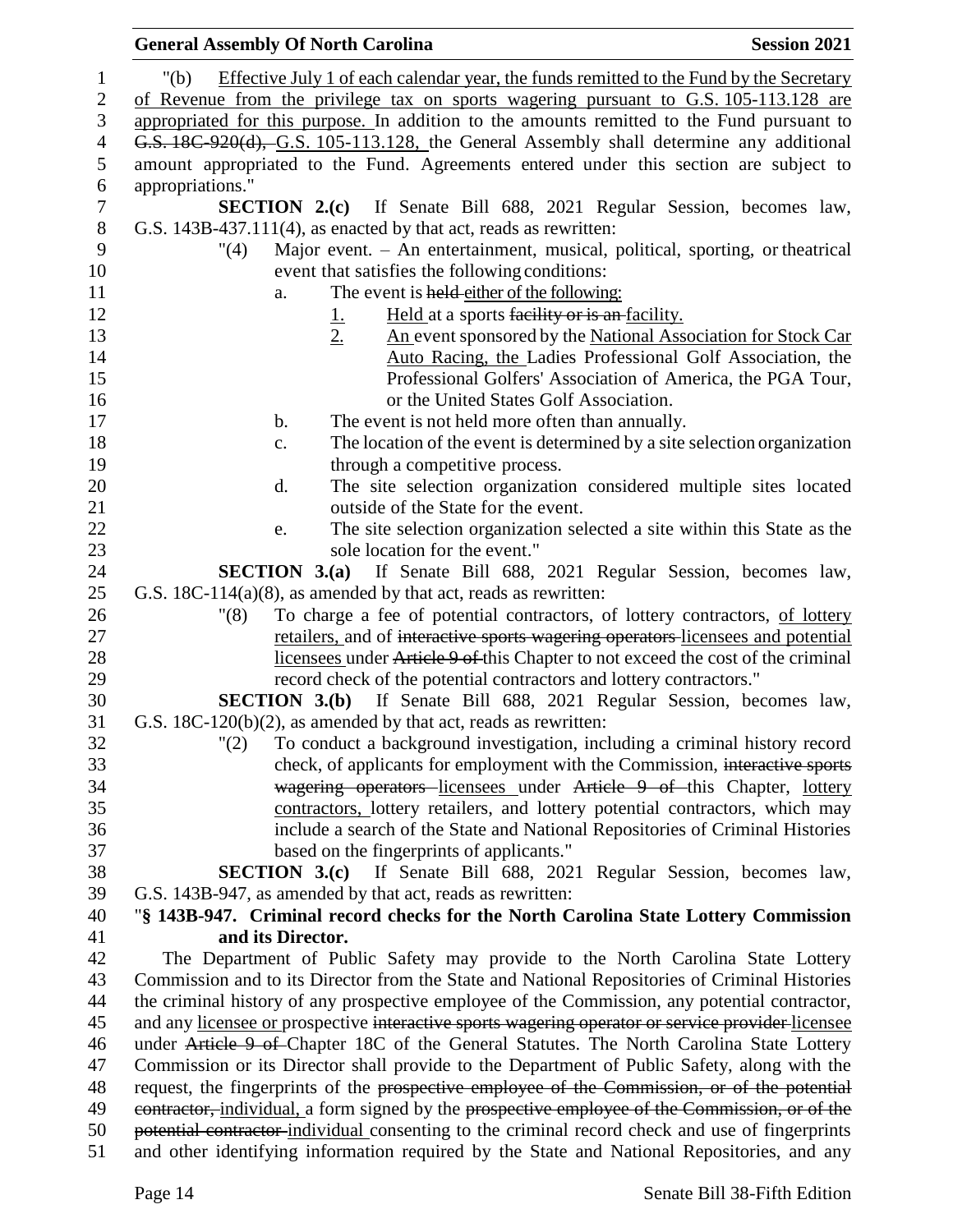#### **General Assembly Of North Carolina Session 2021**

 additional information required by the Department of Public Safety. The fingerprints of the prospective employee of the Commission, or potential contractor, or potential interactive sports 3 wagering operator, individual shall be forwarded to the State Bureau of Investigation for a search of the State's criminal history record file, and the State Bureau of Investigation shall forward a set of fingerprints to the Federal Bureau of Investigation for a national criminal history record check. The North Carolina State Lottery Commission and its Director shall remit any fingerprint information retained by the Commission to alcohol law enforcement agents appointed under Article 5 of Chapter 18B of the General Statutes and shall keep all information obtained pursuant to this section confidential. The Department of Public Safety shall charge a reasonable fee only for conducting the checks of the criminal history records authorized by this section." **SECTION 4.** If Senate Bill 688, 2021 Regular Session, becomes law, Sections 5 and 6 of that act read as rewritten: "**SECTION 5.** The Commission shall establish guidance to parties regulated by the provisions of Article 9 of Chapter 18C of the General Statutes, as enacted by this act. Such guidance shall address the application of Article 9 of Chapter 18C of the General Statutes, as enacted by this act, to electronic sports with due consideration to the key role of game publishers as creators of the underlying video game. The Commission may accept and issue applications for licensure in accordance with Article 9 of Chapter 18C of the General Statutes, as enacted by this 19 act, in order that licensees may begin operations on January 1, 2022. January 1, 2023. If more than 12 completed applications are received, the Commission in its discretion shall select and 21 notify, no later than December 1, 2021, notify the qualified applicants it determines will best serve the public interest in maximizing revenue to the State, while preserving the integrity of sports wagering and ensuring accountability and preserving the public trust in licensed sports 24 wagering activities. No license issued by the Commission shall become effective prior to January 1, 2022, but prior to January 1, 2022, notified licensees may establish structure and operations to begin sports wagering on January 1, 2022.January 1, 2023. "**SECTION 6.** Sections 1 through 4 of this act become effective January 1, 2022. January 1, 2023. Except as otherwise provided, this act is effective when it becomes law." **SECTION 5.(a)** If Senate Bill 688, 2021 Regular Session, becomes law, Chapter 105 of the General Statutes is amended by adding a new Article to read: "Article 2E. "Privilege Tax on Interactive Sports Wagering Operators. "**§ 105-113.125. Definitions.** The definitions of G.S. 18C-901 apply to this Article. "**§ 105-113.126. Privilege tax on interactive sports wagering operators.** (a) Tax. – A privilege tax at the rate of fourteen percent (14%) is imposed on an interactive sports wagering operator for the privilege of doing business in this State. The tax is imposed on the value of the privilege conferred upon the interactive sports wagering operator by the State by the granting of a license under Article 9 of Chapter 18C of the General Statutes. (b) Determination of Value. – The value of the privilege conferred upon the interactive sports wagering operator is the gross wagering revenue of the operator as adjusted under this subsection. No income, revenue, or expenses of the interactive sports wagering operator other than those specified in this subsection are used to determine the value of the privilege conferred upon the operator. The value of the privilege conferred upon the interactive sports wagering operator is the gross wagering revenue less the following expenses: (1) All cash or cash equivalents paid out as winnings to registered players. (2) The costs paid by an interactive sports wagering operator for any personal property distributed to a registered player as a result of a sports wager. (3) The cash value of any bonuses or promotional credits provided to registered players that are then returned to an interactive sports wagering operator in the form of a deposit or wager as follows: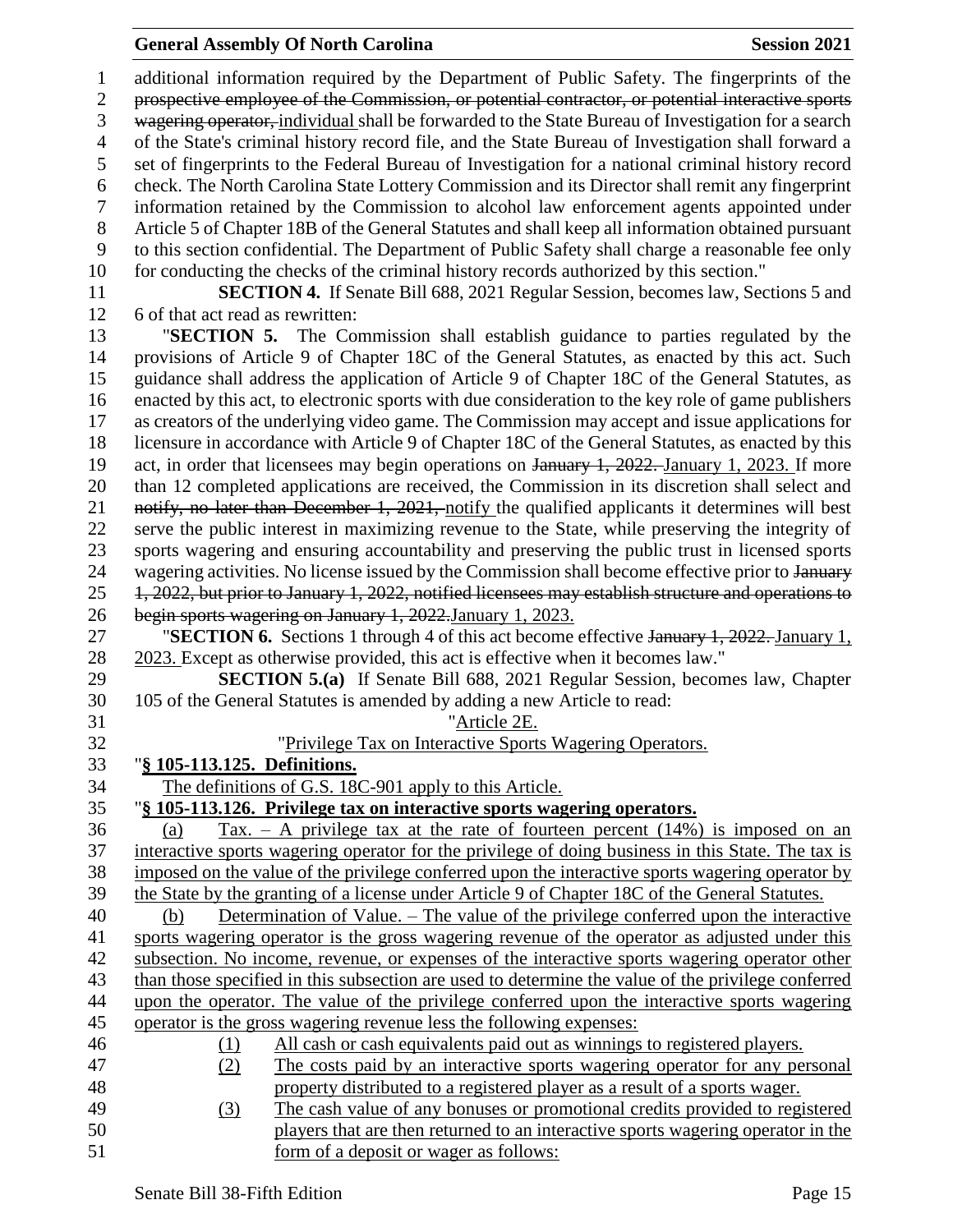|                     | <b>General Assembly Of North Carolina</b>                                                                               | <b>Session 2021</b> |
|---------------------|-------------------------------------------------------------------------------------------------------------------------|---------------------|
|                     | Until January 1, 2024, without limitation.<br><u>a.</u>                                                                 |                     |
|                     | On or after January 1, 2024, through December 31, 2024, not to exceed<br><u>b.</u>                                      |                     |
|                     | two and one-half percent (2.5%) of gross wagering revenue.                                                              |                     |
|                     | On or after January 1, 2025, through December 31, 2025, not to exceed                                                   |                     |
|                     | $\underline{c}$ .<br>two percent $(2\%)$ of gross wagering revenue.                                                     |                     |
|                     | On or after January 1, 2026, not allowed.<br>d.                                                                         |                     |
|                     |                                                                                                                         |                     |
| $\underline{(4)}$   | Actual uncollectible receivables from registered players, not to exceed four<br>percent (4%) of gross wagering revenue. |                     |
|                     |                                                                                                                         |                     |
| (5)                 | Excise tax payments on sports wagers included in gross wagering revenue                                                 |                     |
|                     | remitted to the federal government.                                                                                     |                     |
| (c)                 | <u>Return. – Taxes levied by this Article are due when a return is required to be filed.</u>                            |                     |
|                     | The return is due on a monthly basis. A monthly return is due by the twentieth day of the month                         |                     |
|                     | following the calendar month covered by the return. A return is filed on a form prescribed by the                       |                     |
| Secretary.          |                                                                                                                         |                     |
| (d)                 | Records. – A person who is required to file a return under this Article must keep a                                     |                     |
|                     | record of all documents used to determine information the person provides in a return. These                            |                     |
|                     | records shall be open at all times for inspection by the Secretary or an authorized representative                      |                     |
|                     | of the Secretary and shall be kept for the applicable period of statute of limitations as set forth                     |                     |
|                     | under G.S. 105-241.6 or G.S. 105-241.8.                                                                                 |                     |
| (e)                 | <u>Refund. – An interactive sports wagering operator is allowed a refund of the tax paid</u>                            |                     |
|                     | under this section on a sports wager that has been refunded to the registered player. The Secretary                     |                     |
|                     | shall prescribe the manner in which a taxpayer may request a refund under this subsection, which                        |                     |
|                     | may include allowing a credit for the amount refunded on a subsequent monthly return required                           |                     |
| under this section. |                                                                                                                         |                     |
|                     | "§ 105-113.127. Bond or irrevocable letter of credit.                                                                   |                     |
|                     | The Secretary may require an interactive sports wagering operator to furnish a bond in an                               |                     |
|                     | amount that adequately protects the State from an interactive sports wagering operator's failure                        |                     |
|                     | to pay taxes due under this Article. A bond must be conditioned on compliance with this Article,                        |                     |
|                     | payable to the State, and in the form required by the Secretary. The amount of the bond is two                          |                     |
|                     | times the interactive sports wagering operator's expected monthly tax liability under this Article,                     |                     |
|                     | as determined by the Secretary, provided the amount of the bond may not be less than fifty                              |                     |
|                     | thousand dollars $(\$50,000)$ and may not be more than two million dollars $(\$2,000,000)$ . The                        |                     |
|                     | Secretary should periodically review the sufficiency of bonds required of interactive sports                            |                     |
|                     | wagering operators and increase the amount of a required bond when the amount of the bond                               |                     |
|                     | furnished no longer covers the anticipated tax liability of the interactive sports wagering operator                    |                     |
|                     | and decrease the amount when the Secretary determines that a smaller bond amount will                                   |                     |
|                     | adequately protect the State from loss.                                                                                 |                     |
|                     | For purposes of this section, an interactive sports wagering operator may substitute an                                 |                     |
|                     | irrevocable letter of credit for the secured bond required by this section. The letter of credit must                   |                     |
|                     | be issued by a commercial bank acceptable to the Secretary and available to the State as a                              |                     |
|                     | beneficiary. The letter of credit must be in a form acceptable to the Secretary, conditioned upon                       |                     |
|                     | compliance with this Article, and in the amounts stipulated in this section.                                            |                     |
|                     | "§ 105-113.128. Use of tax proceeds.                                                                                    |                     |
| (a)                 | The Secretary shall distribute the taxes collected under this Article, less the allowance                               |                     |
|                     | to the Department of Revenue and reimbursement to the Lottery Commission for administrative                             |                     |
|                     | expenses, in accordance with this section. The Secretary may retain the cost of collection by the                       |                     |
|                     | Department, not to exceed five hundred thousand dollars (\$500,000) a year, as reimbursement to                         |                     |
|                     | the Department. The Lottery Commission shall, no later than 20 days after the end of the month,                         |                     |
|                     | notify the Department of its expenses from administering the provisions of Article 9 of Chapter                         |                     |
|                     | 18C of the General Statutes from the previous month. The Department shall reimburse the                                 |                     |
|                     | Lottery Commission from the tax revenues collected under this Article no later than the end of                          |                     |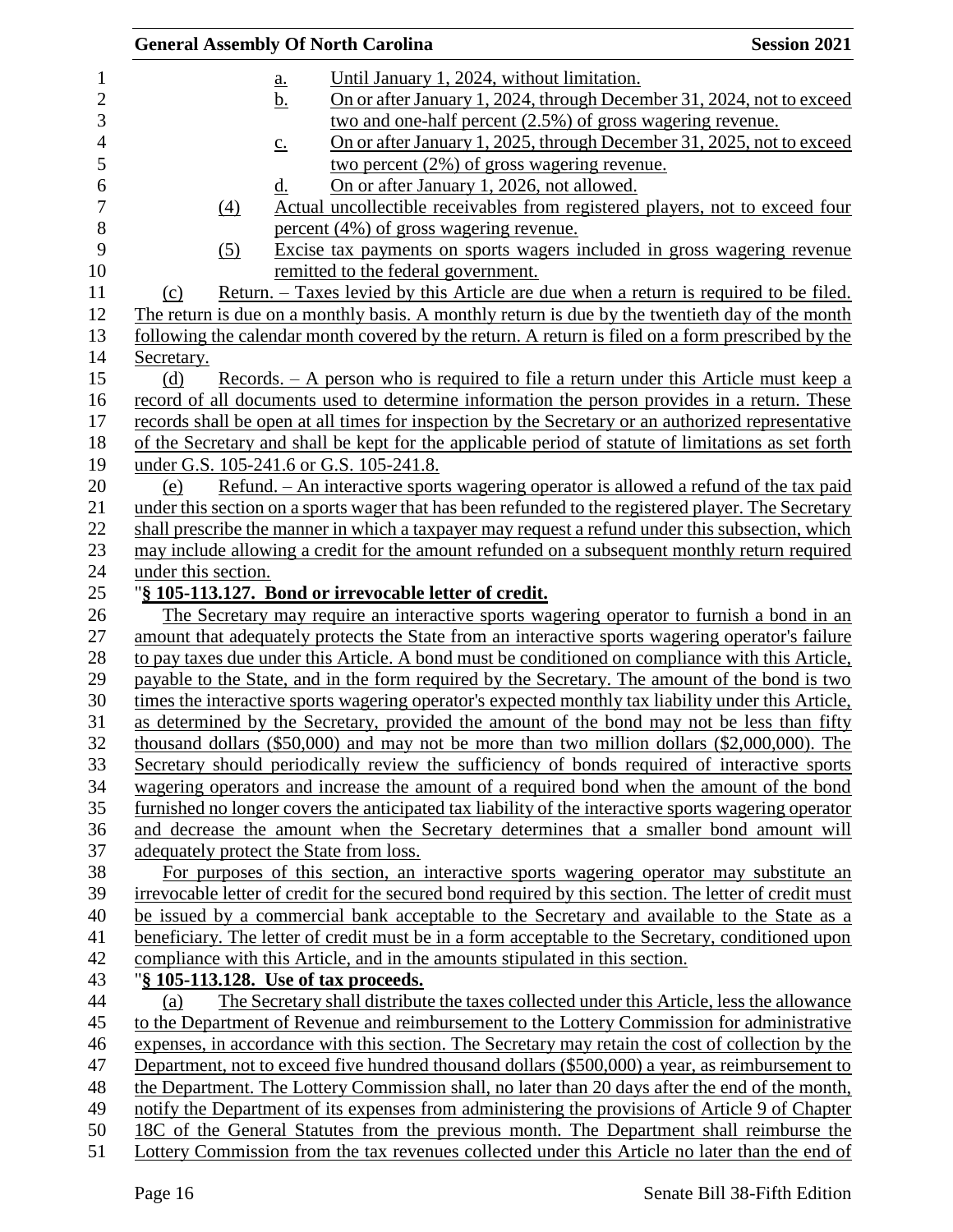|                         | <b>General Assembly Of North Carolina</b>                                                                            | <b>Session 2021</b> |
|-------------------------|----------------------------------------------------------------------------------------------------------------------|---------------------|
|                         | the month in which the Department was notified. The remainder of the net proceeds of the tax                         |                     |
|                         | collected under this Article are to be credited in the following priority:                                           |                     |
| (1)                     | Two million dollars (\$2,000,000) annually to the Department of Health and                                           |                     |
|                         | Human Services for gambling addiction education and treatment programs.                                              |                     |
| (2)                     | Five hundred thousand dollars (\$500,000) annually to the North Carolina                                             |                     |
|                         | Division of Parks and Recreation for grants of five thousand dollars (\$5,000)                                       |                     |
|                         | per county for youth sports development. If there are not sufficient funds for                                       |                     |
|                         | each county to receive a grant of five thousand dollars (\$5,000), the amount                                        |                     |
|                         | of each grant shall be reduced by the same proportion so that all counties                                           |                     |
|                         | receive a grant of the same amount.                                                                                  |                     |
| (3)                     | Three hundred thousand dollars (\$300,000) annually shall be appropriated to                                         |                     |
|                         | each of the institutions listed in this subdivision to support collegiate athletic                                   |                     |
|                         | departments. If there are not sufficient funds for each of these institutions to                                     |                     |
|                         | receive an appropriation of three hundred thousand dollars (\$300,000), the                                          |                     |
|                         |                                                                                                                      |                     |
|                         | amount of each appropriation shall be reduced by the same proportion so that                                         |                     |
|                         | all institutions receive an appropriation of the same amount. The institutions                                       |                     |
|                         | are listed as follows:                                                                                               |                     |
|                         | Elizabeth City State University.<br><u>a.</u>                                                                        |                     |
|                         | <b>Fayetteville State University.</b><br><u>b.</u>                                                                   |                     |
|                         | North Carolina Agricultural & Technical State University.                                                            |                     |
|                         | $rac{\underline{c}}{\underline{d}}$ .<br>$rac{\underline{e}}{\underline{f}}$ .<br>North Carolina Central University. |                     |
|                         | University of North Carolina at Asheville.                                                                           |                     |
|                         | University of North Carolina at Pembroke.                                                                            |                     |
|                         | Winston-Salem State University.<br>$g_{\cdot}$                                                                       |                     |
| (4)                     | Of the remaining proceeds, as follows:                                                                               |                     |
|                         | Ten percent (10%) annually to be distributed equally among the<br><u>a.</u>                                          |                     |
|                         | institutions listed in this sub-subdivision to support collegiate athletic                                           |                     |
|                         | departments. The institutions are listed as follows:                                                                 |                     |
|                         | Elizabeth City State University.                                                                                     |                     |
|                         | $\frac{1}{2}$ .<br>3.<br><b>Fayetteville State University.</b>                                                       |                     |
|                         | North Carolina Agricultural & Technical State University.                                                            |                     |
|                         | North Carolina Central University.                                                                                   |                     |
|                         | $rac{4.5}{5.6}$<br>$rac{6.7}{7.}$<br>University of North Carolina at Asheville.                                      |                     |
|                         | University of North Carolina at Pembroke.                                                                            |                     |
|                         | Winston-Salem State University.                                                                                      |                     |
|                         | Thirty percent (30%) to the North Carolina Major Events, Games, and<br><u>b.</u>                                     |                     |
|                         | Attractions Fund established under G.S. 143B-437.112.                                                                |                     |
|                         | Sixty percent (60%) to the General Fund.<br>c.                                                                       |                     |
| (b)                     | It is the intent of the General Assembly that none of the amounts transferred to any                                 |                     |
|                         | institution listed in subdivision (a)(3) of this section shall supplant monies otherwise appropriated                |                     |
| to those institutions." |                                                                                                                      |                     |
|                         | <b>SECTION 5.(b)</b> This section becomes effective January 1, 2023, and applies to gross                            |                     |
|                         | wagering revenue received on or after that date.                                                                     |                     |
|                         | <b>SECTION 6.(a)</b> If Senate Bill 688, 2021 Regular Session, becomes law,                                          |                     |
|                         | G.S. 18C-114 reads as rewritten:                                                                                     |                     |
|                         | "§ 18C-114. Powers and duties of the Commission.                                                                     |                     |
| (a)                     | The Commission shall have the following powers and duties:                                                           |                     |
|                         |                                                                                                                      |                     |
| (14)                    | To adopt and implement any rules necessary to carry out the provisions of this                                       |                     |
|                         | Chapter, resolving any conflicts in this Chapter to the best interest of the State.                                  |                     |
| $\cdots$                |                                                                                                                      |                     |